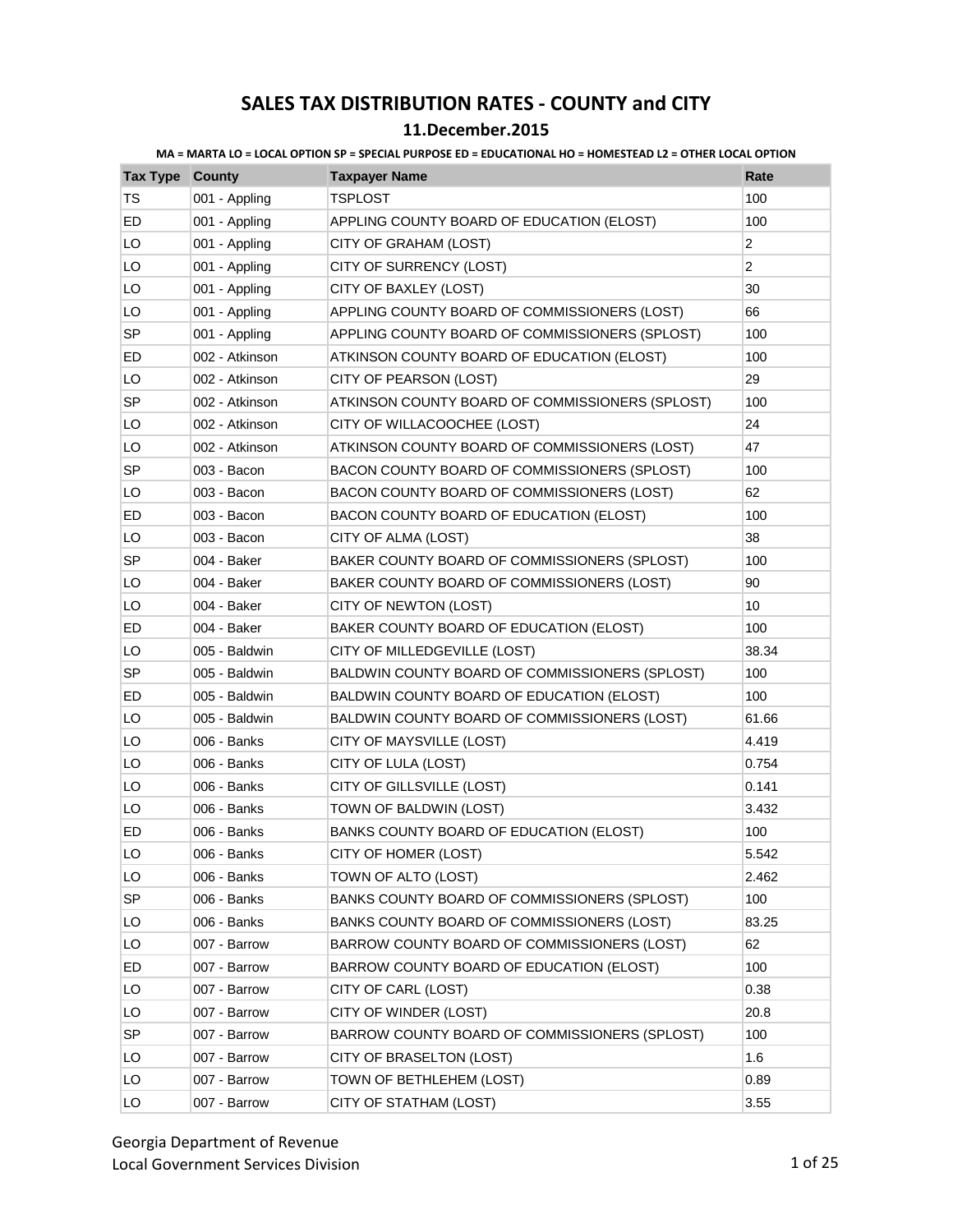|           |                | <u>NIA = MARTA LO = LOCAL OPTION SP = SPECIAL PURPOSE ED = EDUCATIONAL HO = HOMESTEAD LZ = OTHER LOCAL OPTION</u> |                |
|-----------|----------------|-------------------------------------------------------------------------------------------------------------------|----------------|
| LO        | 007 - Barrow   | CITY OF AUBURN (LOST)                                                                                             | 10.78          |
| LO        | 008 - Bartow   | CITY OF EUHARLEE (LOST)                                                                                           | 4.13           |
| LO        | 008 - Bartow   | CITY OF KINGSTON (LOST)                                                                                           | 0.955          |
| LO        | 008 - Bartow   | CITY OF EMERSON (LOST)                                                                                            | 1.97           |
| SP        | 008 - Bartow   | BARTOW COUNTY BOARD OF COMMISSIONERS (SPLOST)                                                                     | 100            |
| ED        | 008 - Bartow   | CARTERSVILLE BOARD OF EDUCATION (ELOST)                                                                           | 21.654353      |
| LO        | 008 - Bartow   | CITY OF CARTERSVILLE (LOST)                                                                                       | 19.3           |
| LO        | 008 - Bartow   | CITY OF ADAIRSVILLE (LOST)                                                                                        | 4.64           |
| LO        | 008 - Bartow   | CITY OF WHITE (LOST)                                                                                              | 0.955          |
| LO        | 008 - Bartow   | BARTOW COUNTY BOARD OF COMMISSIONERS (LOST)                                                                       | 68.05          |
| ED        | 008 - Bartow   | BARTOW COUNTY BOARD OF EDUCATION (ELOST)                                                                          | 78.345647      |
| LO        | 009 - Ben Hill | CITY OF FITZGERALD (LOST)                                                                                         | 50             |
| LO        | 009 - Ben Hill | BEN HILL COUNTY BOARD OF COMMISSIONERS (LOST)                                                                     | 50             |
| ED        | 009 - Ben Hill | BEN HILL COUNTY BOARD OF EDUCATION (ELOST)                                                                        | 100            |
| <b>SP</b> | 009 - Ben Hill | BEN HILL COUNTY BOARD OF COMMISSIONERS (SPLOST)                                                                   | 100            |
| LO        | 010 - Berrien  | CITY OF ENIGMA (LOST)                                                                                             | 3.41           |
| LO        | 010 - Berrien  | CITY OF NASHVILLE (LOST)                                                                                          | 20.15          |
| SP        | 010 - Berrien  | BERRIEN COUNTY BOARD OF COMMISSIONERS (SPLOST)                                                                    | 100            |
| LO        | 010 - Berrien  | CITY OF RAY CITY (LOST)                                                                                           | 4.03           |
| LO        | 010 - Berrien  | TOWN OF ALAPAHA (LOST)                                                                                            | 3.41           |
| ED        | 010 - Berrien  | BERRIEN COUNTY BOARD OF EDUCATION (ELOST)                                                                         | 100            |
| LO        | 010 - Berrien  | BERRIEN COUNTY BOARD OF COMMISSIONERS (LOST)                                                                      | 69             |
| ED        | 011 - Bibb     | BIBB COUNTY BOARD OF EDUCATION (ELOST)                                                                            | 100            |
| LO        | 011 - Bibb     | CITY OF MACON (LOST)                                                                                              | 0              |
| LO        | 011 - Bibb     | BIBB COUNTY BOARD OF COMMISSIONERS (LOST)                                                                         | 100            |
| SP        | 011 - Bibb     | BIBB COUNTY BOARD OF COMMISSIONERS (SPLOST)                                                                       | 100            |
| <b>SP</b> | 012 - Bleckley | BLECKLEY COUNTY BOARD OF COMMISSIONERS (SPLOST)                                                                   | 100            |
| TS        | 012 - Bleckley | <b>TSPLOST</b>                                                                                                    | 100            |
| ED        | 012 - Bleckley | BLECKLEY COUNTY BOARD OF EDUCATION (ELOST)                                                                        | 100            |
| LO        | 012 - Bleckley | BLECKLEY COUNTY BOARD OF COMMISSIONERS (LOST)                                                                     | 53             |
| LO        | 012 - Bleckley | CITY OF COCHRAN (LOST)                                                                                            | 47             |
| LO        | 013 - Brantley | BRANTLEY COUNTY BOARD OF COMMISSIONERS (LOST)                                                                     | 78             |
| LO        | 013 - Brantley | CITY OF HOBOKEN (LOST)                                                                                            | $\overline{7}$ |
| LO        | 013 - Brantley | CITY OF NAHUNTA (LOST)                                                                                            | 15             |
| ED        | 013 - Brantley | BRANTLEY COUNTY BOARD OF EDUCATION (ELOST)                                                                        | 100            |
| <b>SP</b> | 013 - Brantley | BRANTLEY COUNTY BOARD OF COMMISSIONERS (SPLOST)                                                                   | 100            |
| LO        | 014 - Brooks   | CITY OF MORVEN (LOST)                                                                                             | 1.65           |
| LO        | 014 - Brooks   | CITY OF QUITMAN (LOST)                                                                                            | 21.25          |
| LO        | 014 - Brooks   | CITY OF BARWICK (LOST)                                                                                            | 0.85           |
| SP        | 014 - Brooks   | BROOKS COUNTY BOARD OF COMMISSIONERS (SPLOST)                                                                     | 100            |
| LO        | 014 - Brooks   | BROOKS COUNTY BOARD OF COMMISSIONERS (LOST)                                                                       | 75.46          |
| ED        | 014 - Brooks   | BROOKS COUNTY BOARD OF EDUCATION (ELOST)                                                                          | 100            |

**MA = MARTA LO = LOCAL OPTION SP = SPECIAL PURPOSE ED = EDUCATIONAL HO = HOMESTEAD L2 = OTHER LOCAL OPTION**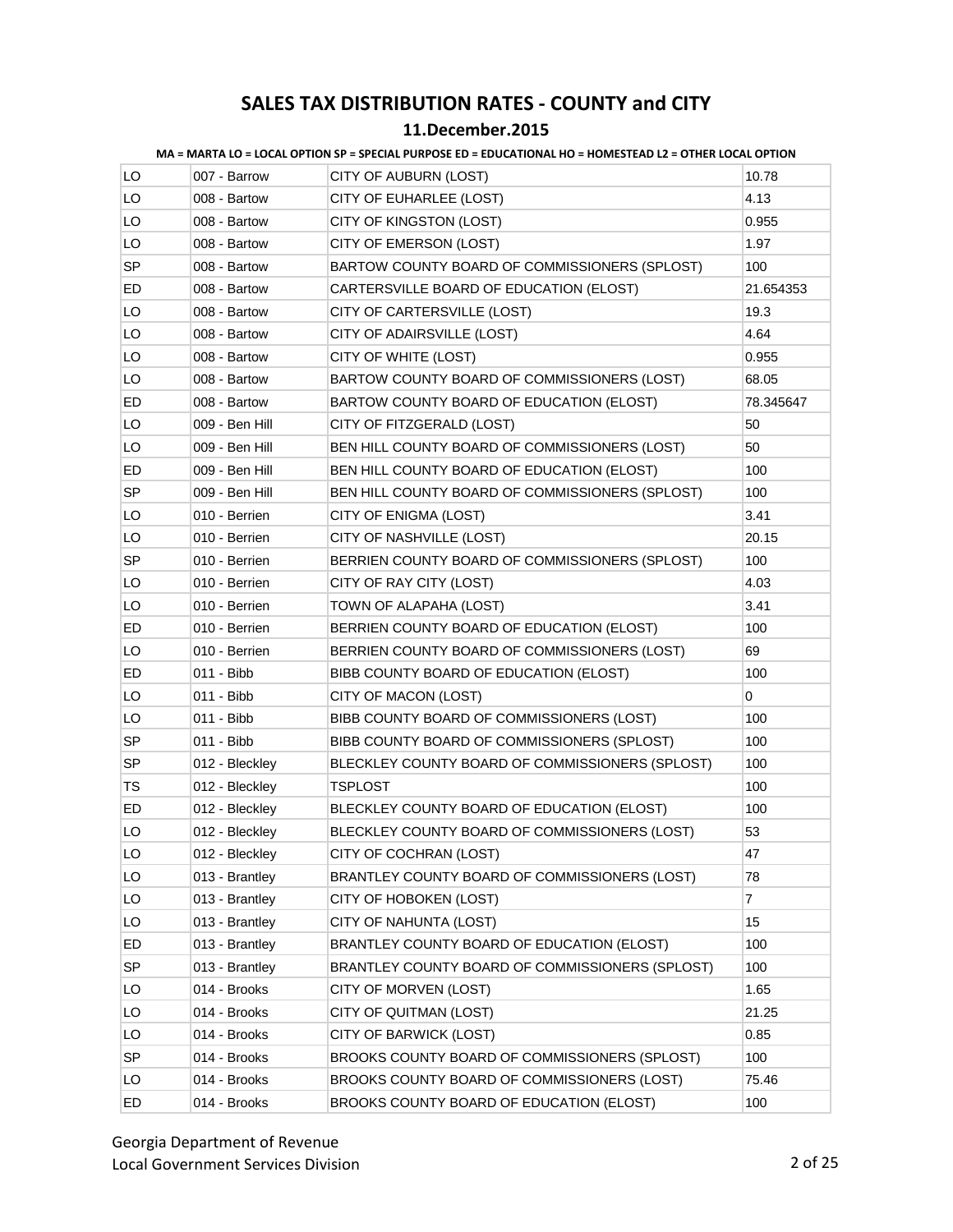|  |  |  | MA = MARTA LO = LOCAL OPTION SP = SPECIAL PURPOSE ED = EDUCATIONAL HO = HOMESTEAD L2 = OTHER LOCAL OPTION |
|--|--|--|-----------------------------------------------------------------------------------------------------------|
|--|--|--|-----------------------------------------------------------------------------------------------------------|

| LO | 014 - Brooks  | CITY OF PAVO (LOST)                            | 0.79           |
|----|---------------|------------------------------------------------|----------------|
| LO | 015 - Bryan   | CITY OF PEMBROKE (LOST)                        | 10             |
| LO | 015 - Bryan   | BRYAN COUNTY BOARD OF COMMISSIONERS (LOST)     | 57             |
| LO | 015 - Bryan   | CITY OF RICHMOND HILL (LOST)                   | 33             |
| ED | 015 - Bryan   | BRYAN COUNTY BOARD OF EDUCATION (ELOST)        | 100            |
| SP | 015 - Bryan   | BRYAN COUNTY BOARD OF COMMISSIONERS (SPLOST)   | 100            |
| ED | 016 - Bulloch | BULLOCH COUNTY BOARD OF EDUCATION (ELOST)      | 100            |
| LO | 016 - Bulloch | BULLOCH COUNTY BOARD OF EDUCATION (LOST)       | 100            |
| SP | 016 - Bulloch | BULLOCH COUNTY BOARD OF COMMISSIONERS (SPLOST) | 100            |
| LO | 017 - Burke   | CITY OF SARDIS (LOST)                          | 4.23           |
| LO | 017 - Burke   | CITY OF WAYNESBORO (LOST)                      | 21.6           |
| LO | 017 - Burke   | CITY OF KEYSVILLE (LOST)                       | 1.08           |
| LO | 017 - Burke   | CITY OF BLYTHE (LOST)                          | 0.12           |
| LO | 017 - Burke   | BURKE COUNTY BOARD OF COMMISSIONERS (LOST)     | 69.88          |
| TS | 017 - Burke   | TSPLOST                                        | 100            |
| LO | 017 - Burke   | CITY OF MIDVILLE (LOST)                        | 2.35           |
| LO | 017 - Burke   | CITY OF GIRARD (LOST)                          | 0.74           |
| SP | 017 - Burke   | BURKE COUNTY BOARD OF COMMISSIONERS (SPLOST)   | 100            |
| SP | 018 - Butts   | BUTTS COUNTY BOARD OF COMMISSIONERS (SPLOST)   | 100            |
| LO | 018 - Butts   | CITY OF FLOVILLA (LOST)                        | 5.4            |
| LO | 018 - Butts   | BUTTS COUNTY BOARD OF COMMISSIONERS (LOST)     | 64.1           |
| LO | 018 - Butts   | CITY OF JENKINSBURG (LOST)                     | 4.5            |
| LO | 018 - Butts   | CITY OF JACKSON (LOST)                         | 26             |
| ED | 018 - Butts   | BUTTS COUNTY BOARD OF EDUCATION (ELOST)        | 100            |
| LO | 019 - Calhoun | CITY OF LEARY (LOST)                           | 7.6            |
| SP | 019 - Calhoun | CALHOUN COUNTY BOARD OF COMMISSIONERS (SPLOST) | 100            |
| LO | 019 - Calhoun | CALHOUN COUNTY BOARD OF COMMISSIONERS (LOST)   | 57.33          |
| ED | 019 - Calhoun | CALHOUN COUNTY BOARD OF EDUCATION (ELOST)      | 100            |
| LO | 019 - Calhoun | CITY OF EDISON (LOST)                          | 18.87          |
| LO | 019 - Calhoun | CITY OF ARLINGTON (LOST)                       | 13.25          |
| LO | 019 - Calhoun | CITY OF MORGAN (LOST)                          | 2.95           |
| LO | 020 - Camden  | CITY OF KINGSLAND (LOST)                       | 23.65          |
| ED | 020 - Camden  | CAMDEN COUNTY BOARD OF EDUCATION (ELOST)       | 100            |
| LO | 020 - Camden  | CAMDEN COUNTY BOARD OF COMMISSIONERS (LOST)    | 47             |
| SP | 020 - Camden  | CAMDEN COUNTY BOARD OF COMMISSIONERS (SPLOST)  | 100            |
| LO | 020 - Camden  | CITY OF WOODBINE (LOST)                        | 2.75           |
| LO | 020 - Camden  | CITY OF ST. MARYS (LOST)                       | 26.6           |
| SP | 021 - Candler | CANDLER COUNTY BOARD OF COMMISSIONERS (SPLOST) | 100            |
| LO | 021 - Candler | CITY OF METTER (LOST)                          | 49             |
| ED | 021 - Candler | CANDLER COUNTY BOARD OF EDUCATION (ELOST)      | 100            |
| LO | 021 - Candler | TOWN OF PULASKI (LOST)                         | $\overline{c}$ |
| TS | 021 - Candler | TSPLOST                                        | 100            |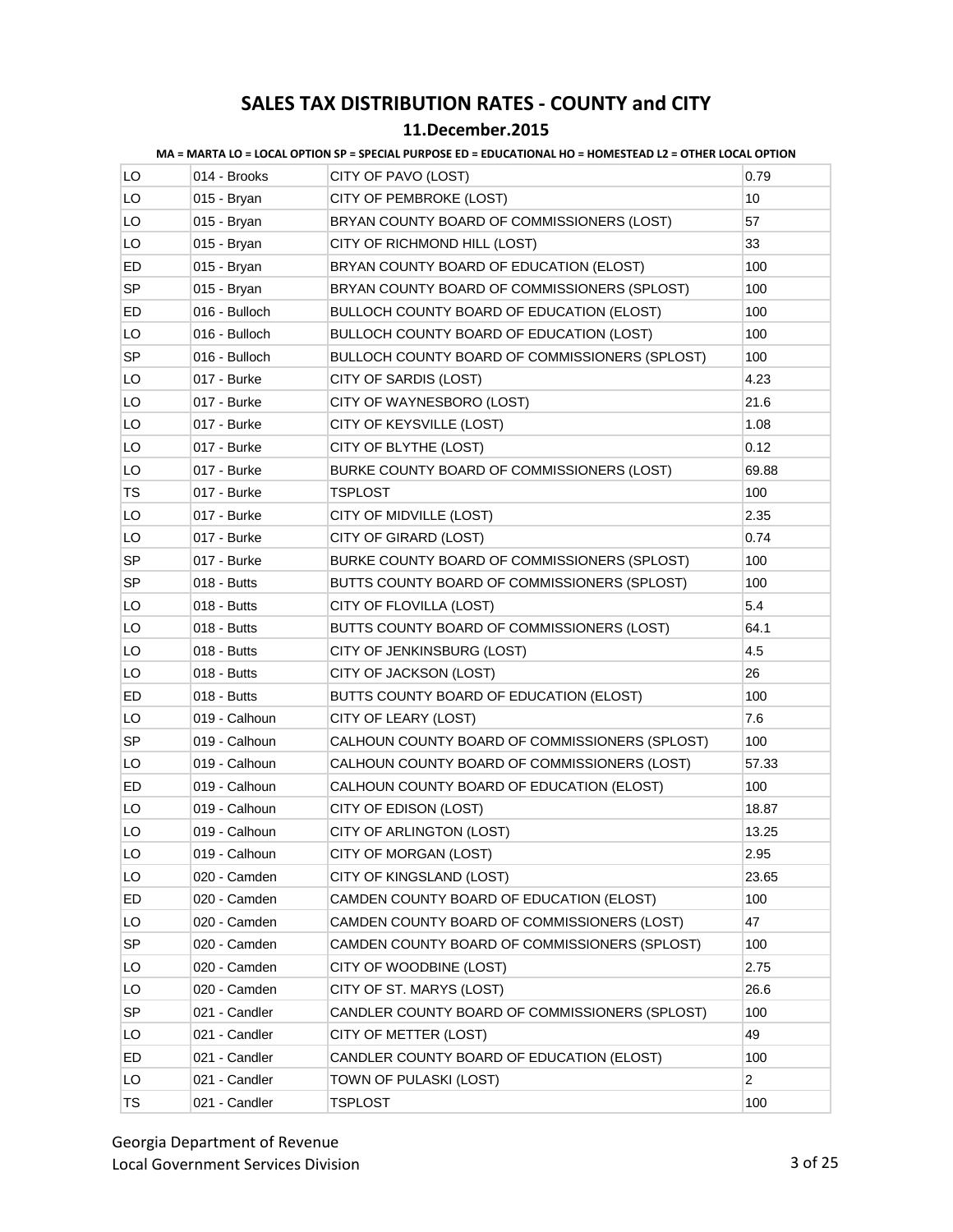#### **11.December.2015**

|           |                     | MA = MARTA LO = LOCAL OPTION SP = SPECIAL PURPOSE ED = EDUCATIONAL HO = HOMESTEAD LZ = OTHER LOCAL OPTION |         |
|-----------|---------------------|-----------------------------------------------------------------------------------------------------------|---------|
| LO        | 021 - Candler       | CANDLER COUNTY BOARD OF COMMISSIONERS (LOST)                                                              | 49      |
| ED        | 022 - Carroll       | CITY OF BREMEN BOARD OF EDUCATION (ELOST)                                                                 | 3.95    |
| ED        | 022 - Carroll       | CITY OF CARROLLTON BOARD OF EDUCATION (ELOST)                                                             | 20.75   |
| ED        | 022 - Carroll       | CARROLL COUNTY BOARD OF EDUCATION (ELOST)                                                                 | 75.3    |
| LO        | 022 - Carroll       | CITY OF BREMEN (LOST)                                                                                     | 0.32    |
| SP.       | 022 - Carroll       | CARROLL COUNTY BOARD OF COMMISSIONERS (SPLOST)                                                            | 100     |
| LO        | 022 - Carroll       | CITY OF ROOPVILLE (LOST)                                                                                  | 0.2     |
| LO        | 022 - Carroll       | CITY OF VILLA RICA (LOST)                                                                                 | 7.85    |
| LO        | 022 - Carroll       | CITY OF CARROLLTON (LOST)                                                                                 | 24.36   |
| LO        | 022 - Carroll       | CITY OF TEMPLE (LOST)                                                                                     | 3.82    |
| LO        | 022 - Carroll       | CARROLL COUNTY BOARD OF COMMISSIONERS (LOST)                                                              | 58.32   |
| LO        | 022 - Carroll       | CITY OF MOUNT ZION (LOST)                                                                                 | 1.53    |
| LO        | 022 - Carroll       | CITY OF WHITESBURG (LOST)                                                                                 | 1.1     |
| LO        | 022 - Carroll       | CITY OF BOWDON (LOST)                                                                                     | 2.5     |
| ED        | 023 - Catoosa       | CATOOSA COUNTY BOARD OF EDUCATION (ELOST)                                                                 | 100     |
| LO        | 023 - Catoosa       | CITY OF RINGGOLD (LOST)                                                                                   | 9.47    |
| SP        | 023 - Catoosa       | CATOOSA COUNTY BOARD OF COMMISSIONERS (SPLOST)                                                            | 100     |
| LO        | 023 - Catoosa       | CATOOSA COUNTY BOARD OF COMMISSIONERS (LOST)                                                              | 70.06   |
| LO        | 023 - Catoosa       | CITY OF FORT OGLETHORPE (LOST)                                                                            | 20.47   |
| LO        | 024 - Charlton      | CHARLTON COUNTY BOARD OF COMMISSIONERS (LOST)                                                             | 61.5584 |
| LO        | 024 - Charlton      | CITY OF HOMELAND (LOST)                                                                                   | 9.5466  |
| <b>SP</b> | 024 - Charlton      | CHARLTON COUNTY BOARD OF COMMISSIONERS (SPLOST)                                                           | 100     |
| ED        | 024 - Charlton      | CHARLTON COUNTY BOARD OF EDUCATION (ELOST)                                                                | 100     |
| LO        | 024 - Charlton      | CITY OF FOLKSTON (LOST)                                                                                   | 28.895  |
| ED        | 025 - Chatham       | CHATHAM COUNTY BOARD OF EDUCATION (ELOST)                                                                 | 100     |
| SP        | 025 - Chatham       | CHATHAM COUNTY BOARD OF COMMISSIONERS (SPLOST)                                                            | 100     |
| LO        | 025 - Chatham       | CHATHAM COUNTY BOARD OF COMMISSIONERS (LOST)                                                              | 23      |
| LO        | 025 - Chatham       | CITY OF THUNDERBOLT (LOST)                                                                                | 1.23    |
| LO        | 025 - Chatham       | CITY OF SAVANNAH (LOST)                                                                                   | 57      |
| LO        | 025 - Chatham       | CITY OF PORT WENTWORTH (LOST)                                                                             | 2.47    |
| LO        | 025 - Chatham       | CITY OF GARDEN CITY (LOST)                                                                                | 4.3     |
| LO        | 025 - Chatham       | CITY OF BLOOMINGDALE (LOST)                                                                               | 1.36    |
| LO        | 025 - Chatham       | CITY OF TYBEE ISLAND (LOST)                                                                               | 1.73    |
| LO        | 025 - Chatham       | CITY OF POOLER (LOST)                                                                                     | 8.84    |
| LO        | 025 - Chatham       | TOWN OF VERNONBURG (LOST)                                                                                 | 0.07    |
| ED        | 026 - Chattahoochee | CHATTAHOOCHEE COUNTY BOARD OF EDUCATION (ELOST)                                                           | 100     |
| <b>SP</b> | 026 - Chattahoochee | CHATTAHOOCHEE-CUSSETA CONSOLIDATED GOVT (SPLOST)                                                          | 100     |
| LO        | 026 - Chattahoochee | CITY OF CUSSETA (LOST)                                                                                    | 0       |
| TS        | 026 - Chattahoochee | <b>TSPLOST</b>                                                                                            | 100     |
| LO        | 026 - Chattahoochee | CHATTAHOOCHEE-CUSSETA CONSOLIDATED GOVT (LOST)                                                            | 100     |
| ED        | 027 - Chattooga     | TOWN OF TRION BOARD OF EDUCATION (ELOST)                                                                  | 34      |
| LO        | 027 - Chattooga     | TOWN OF TRION (LOST)                                                                                      | 33      |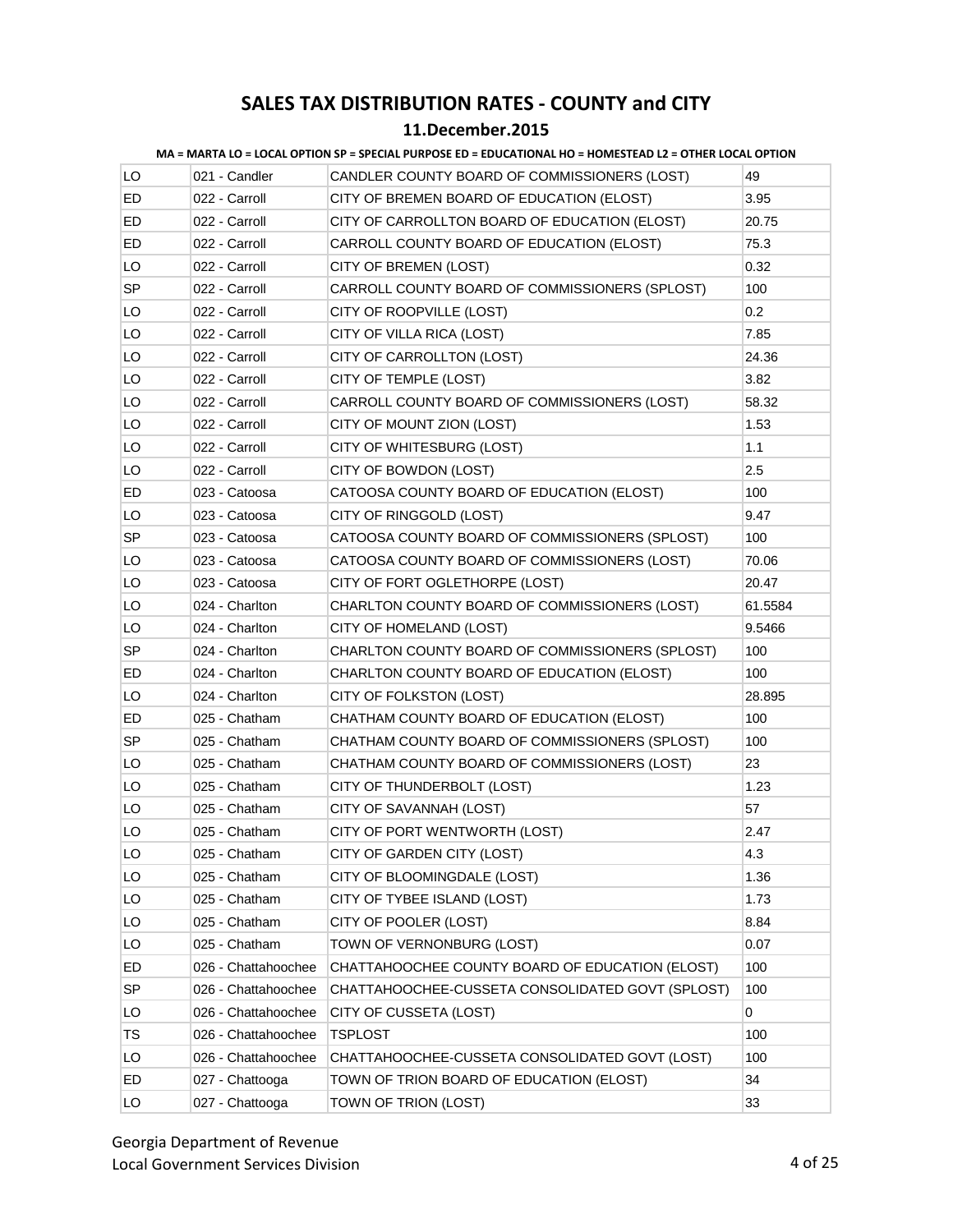| LO        | 027 - Chattooga | CHATTOOGA COUNTY BOARD OF EDUCATION (LOST)       | 67                      |
|-----------|-----------------|--------------------------------------------------|-------------------------|
| SP        | 027 - Chattooga | CHATTOOGA COUNTY BOARD OF COMMISSIONERS (SPLOST) | 100                     |
| ED        | 027 - Chattooga | CHATTOOGA COUNTY BOARD OF EDUCATION (ELOST)      | 66                      |
| LO        | 027 - Chattooga | CITY OF MENLO (LOST)                             | 0                       |
| ED        | 028 - Cherokee  | CHEROKEE COUNTY BOARD OF EDUCATION (ELOST)       | 100                     |
| <b>SP</b> | 028 - Cherokee  | CHEROKEE COUNTY BOARD OF COMMISSIONERS (SPLOST)  | 100                     |
| LO        | 029 - Clarke    | CLARKE COUNTY-ATHENS CONSOLIDATED GOVT (LOST)    | 98.93                   |
| ED        | 029 - Clarke    | CLARKE COUNTY BOARD OF EDUCATION (ELOST)         | 100                     |
| SP        | 029 - Clarke    | CLARKE COUNTY-ATHENS CONSOLIDATED GOVT (SPLOST)  | 100                     |
| LO        | 029 - Clarke    | CITY OF WINTERVILLE (LOST)                       | 0.95                    |
| LO        | 029 - Clarke    | CITY OF BOGART (LOST)                            | 0.12                    |
| LO        | 030 - Clay      | CITY OF BLUFFTON (LOST)                          | $\overline{\mathbf{4}}$ |
| LO        | 030 - Clay      | CITY OF FORT GAINES (LOST)                       | 40                      |
| LO        | 030 - Clay      | CLAY COUNTY BOARD OF COMMISSIONERS (LOST)        | 56                      |
| SP        | 030 - Clay      | CLAY COUNTY BOARD OF COMMISSIONERS (SPLOST)      | 100                     |
| ED        | 030 - Clay      | CLAY COUNTY BOARD OF EDUCATION (ELOST)           | 100                     |
| TS        | 030 - Clay      | TSPLOST                                          | 100                     |
| MA        | 031 - Clayton   | MARTA                                            | 100                     |
| LO        | 031 - Clayton   | CITY OF LOVEJOY (LOST)                           | 3.45                    |
| LO        | 031 - Clayton   | CITY OF COLLEGE PARK (LOST)                      | 1.04                    |
| LO        | 031 - Clayton   | CITY OF MORROW (LOST)                            | 3.71                    |
| LO        | 031 - Clayton   | CITY OF RIVERDALE (LOST)                         | 8.61                    |
| LO        | 031 - Clayton   | CITY OF FOREST PARK (LOST)                       | 10.93                   |
| LO        | 031 - Clayton   | CITY OF LAKE CITY (LOST)                         | 2.23                    |
| LO        | 031 - Clayton   | CLAYTON COUNTY BOARD OF COMMISSIONERS (LOST)     | 67.09                   |
| LO        | 031 - Clayton   | CITY OF JONESBORO (LOST)                         | 2.94                    |
| ED        | 031 - Clayton   | CLAYTON COUNTY BOARD OF EDUCATION (ELOST)        | 100                     |
| SP        | 031 - Clayton   | CLAYTON COUNTY BOARD OF COMMISSIONERS (SPLOST)   | 100                     |
| LO        | 032 - Clinch    | CITY OF FARGO (LOST)                             | 5.18                    |
| LO        | 032 - Clinch    | CITY OF DUPONT (LOST)                            | 1.94                    |
| LO        | 032 - Clinch    | CITY OF HOMERVILLE (LOST)                        | 41.83                   |
| ED        | 032 - Clinch    | CLINCH COUNTY BOARD OF EDUCATION (ELOST)         | 100                     |
| LO        | 032 - Clinch    | CITY OF ARGYLE (LOST)                            | 3.42                    |
| SP        | 032 - Clinch    | CLINCH COUNTY BOARD OF COMMISSIONERS (SPLOST)    | 100                     |
| LO        | 032 - Clinch    | CLINCH COUNTY BOARD OF COMMISSIONERS (LOST)      | 47.63                   |
| ED        | 033 - Cobb      | CITY OF MARIETTA BOARD OF EDUCATION (ELOST)      | 7.25                    |
| ED        | 033 - Cobb      | COBB COUNTY BOARD OF EDUCATION (ELOST)           | 92.75                   |
| <b>SP</b> | 033 - Cobb      | COBB COUNTY BOARD OF COMMISSIONERS (SPLOST)      | 100                     |
| ED        | 034 - Coffee    | COFFEE COUNTY BOARD OF EDUCATION (ELOST)         | 100                     |
| LO        | 034 - Coffee    | COFFEE COUNTY BOARD OF COMMISSIONERS (LOST)      | 60.17                   |
| SP        | 034 - Coffee    | COFFEE COUNTY BOARD OF COMMISSIONERS (SPLOST)    | 100                     |
| LO        | 034 - Coffee    | CITY OF DOUGLAS (LOST)                           | 31                      |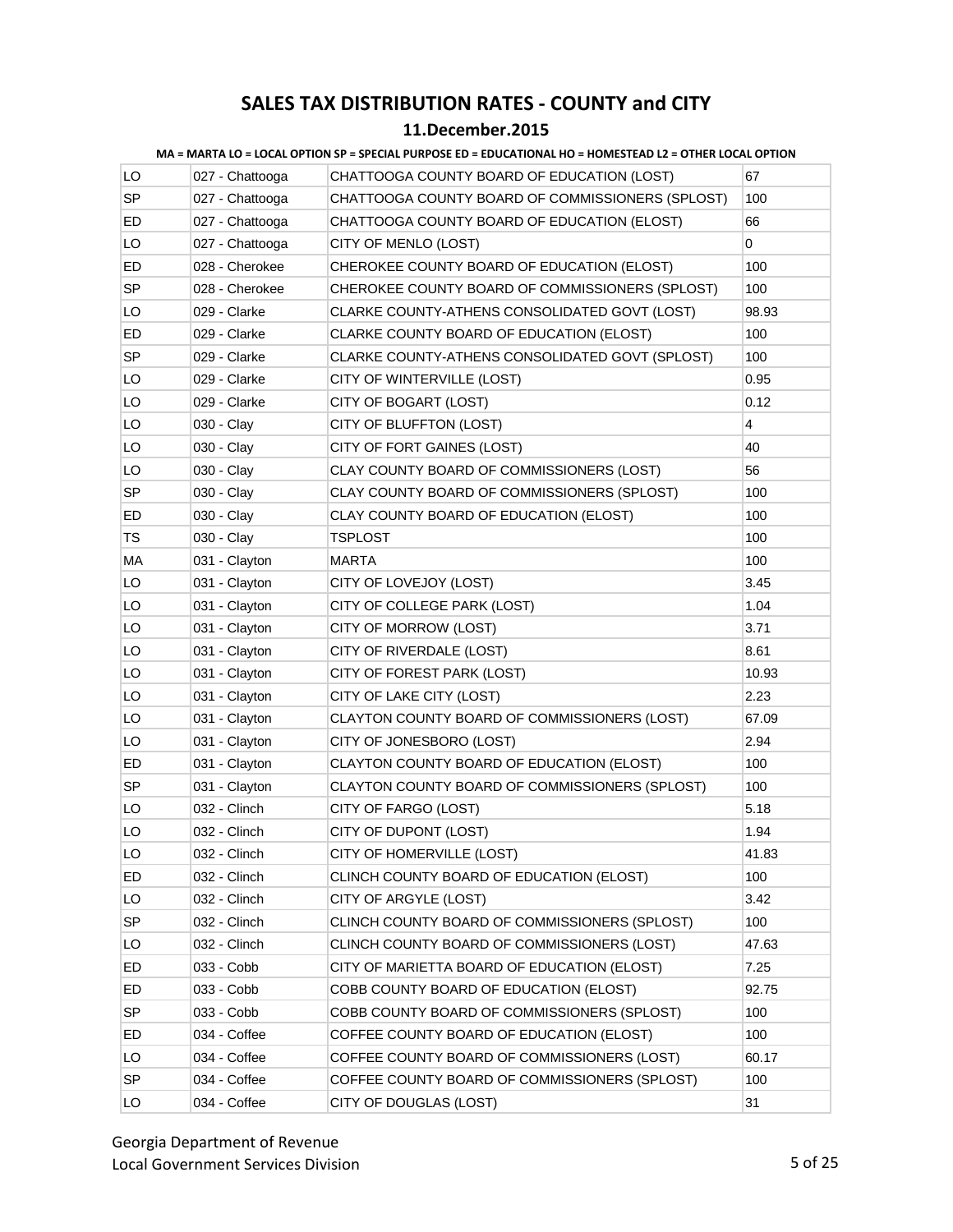#### **11.December.2015**

|           |                | MA = MARTA LO = LOCAL OPTION SP = SPECIAL PURPOSE ED = EDUCATIONAL HO = HOMESTEAD L2 = OTHER LOCAL OPTION |                |
|-----------|----------------|-----------------------------------------------------------------------------------------------------------|----------------|
| LO        | 034 - Coffee   | CITY OF AMBROSE (LOST)                                                                                    | 0.83           |
| LO        | 034 - Coffee   | CITY OF BROXTON (LOST)                                                                                    | 3.67           |
| LO        | 034 - Coffee   | CITY OF NICHOLLS (LOST)                                                                                   | 4.33           |
| LO        | 035 - Colquitt | COLQUITT COUNTY BOARD OF EDUCATION (LOST)                                                                 | 100            |
| SP        | 035 - Colquitt | COLQUITT COUNTY BOARD OF COMMISSIONERS (SPLOST)                                                           | 100            |
| ED        | 035 - Colquitt | COLQUITT COUNTY BOARD OF EDUCATION (ELOST)                                                                | 100            |
| TS        | 036 - Columbia | <b>TSPLOST</b>                                                                                            | 100            |
| LO        | 036 - Columbia | CITY OF GROVETOWN (LOST)                                                                                  | 9              |
| LO.       | 036 - Columbia | COLUMBIA COUNTY BOARD OF COMMISSIONERS (LOST)                                                             | 87.5           |
| <b>SP</b> | 036 - Columbia | COLUMBIA COUNTY BOARD OF COMMISSIONERS (SPLOST)                                                           | 100            |
| LO.       | 036 - Columbia | CITY OF HARLEM (LOST)                                                                                     | 3.5            |
| ED        | 036 - Columbia | COLUMBIA COUNTY BOARD OF EDUCATION (ELOST)                                                                | 100            |
| LO        | 037 - Cook     | CITY OF ADEL (LOST)                                                                                       | 11.685         |
| <b>SP</b> | 037 - Cook     | COOK COUNTY BOARD OF COMMISSIONERS (SPLOST)                                                               | 100            |
| LO        | 037 - Cook     | COOK COUNTY BOARD OF COMMISSIONERS (LOST)                                                                 | 78.62          |
| LO        | 037 - Cook     | CITY OF SPARKS (LOST)                                                                                     | 5.65           |
| LO        | 037 - Cook     | CITY OF LENOX (LOST)                                                                                      | 3.14           |
| ED        | 037 - Cook     | COOK COUNTY BOARD OF EDUCATION (ELOST)                                                                    | 100            |
| LO        | 037 - Cook     | CITY OF CECIL (LOST)                                                                                      | 0.905          |
| LO        | 038 - Coweta   | CITY OF NEWNAN (LOST)                                                                                     | 31.19          |
| LO        | 038 - Coweta   | CITY OF MORELAND (LOST)                                                                                   | 0.37           |
| SP        | 038 - Coweta   | COWETA COUNTY BOARD OF COMMISSIONERS (SPLOST)                                                             | 100            |
| LO        | 038 - Coweta   | COWETA COUNTY BOARD OF COMMISSIONERS (LOST)                                                               | 61.41          |
| LO        | 038 - Coweta   | CITY OF TURIN (LOST)                                                                                      | 0.26           |
| LO        | 038 - Coweta   | CITY OF SENOIA (LOST)                                                                                     | 3.13           |
| ED        | 038 - Coweta   | COWETA COUNTY BOARD OF EDUCATION (ELOST)                                                                  | 100            |
| LO        | 038 - Coweta   | CITY OF SHARPSBURG (LOST)                                                                                 | 0.32           |
| LO        | 038 - Coweta   | CITY OF HARALSON (LOST)                                                                                   | 0.16           |
| LO        | 038 - Coweta   | CITY OF PALMETTO (LOST)                                                                                   | 0.29           |
| LO        | 038 - Coweta   | CITY OF GRANTVILLE (LOST)                                                                                 | 2.87           |
| ED        | 039 - Crawford | CRAWFORD COUNTY BOARD OF EDUCATION (ELOST)                                                                | 100            |
| LO        | 039 - Crawford | CITY OF ROBERTA (LOST)                                                                                    | 20             |
| LO        | 039 - Crawford | CRAWFORD COUNTY BOARD OF COMMISSIONERS (LOST)                                                             | 80             |
| SP        | 039 - Crawford | CRAWFORD COUNTY BOARD OF COMMISSIONERS (SPLOST)                                                           | 100            |
| SP        | 040 - Crisp    | CRISP COUNTY BOARD OF COMMISSIONERS (SPLOST)                                                              | 100            |
| LO        | 040 - Crisp    | CITY OF CORDELE (LOST)                                                                                    | 50             |
| LO        | 040 - Crisp    | CRISP COUNTY BOARD OF COMMISSIONERS (LOST)                                                                | 48             |
| TS        | 040 - Crisp    | <b>TSPLOST</b>                                                                                            | 100            |
| ED        | 040 - Crisp    | CRISP COUNTY BOARD OF EDUCATION (ELOST)                                                                   | 100            |
| LO        | 040 - Crisp    | CITY OF ARABI (LOST)                                                                                      | $\overline{2}$ |
| <b>SP</b> | 041 - Dade     | DADE COUNTY BOARD OF COMMISSIONERS (SPLOST)                                                               | 100            |
| LO        | 041 - Dade     | DADE COUNTY BOARD OF COMMISSIONERS (LOST)                                                                 | 80             |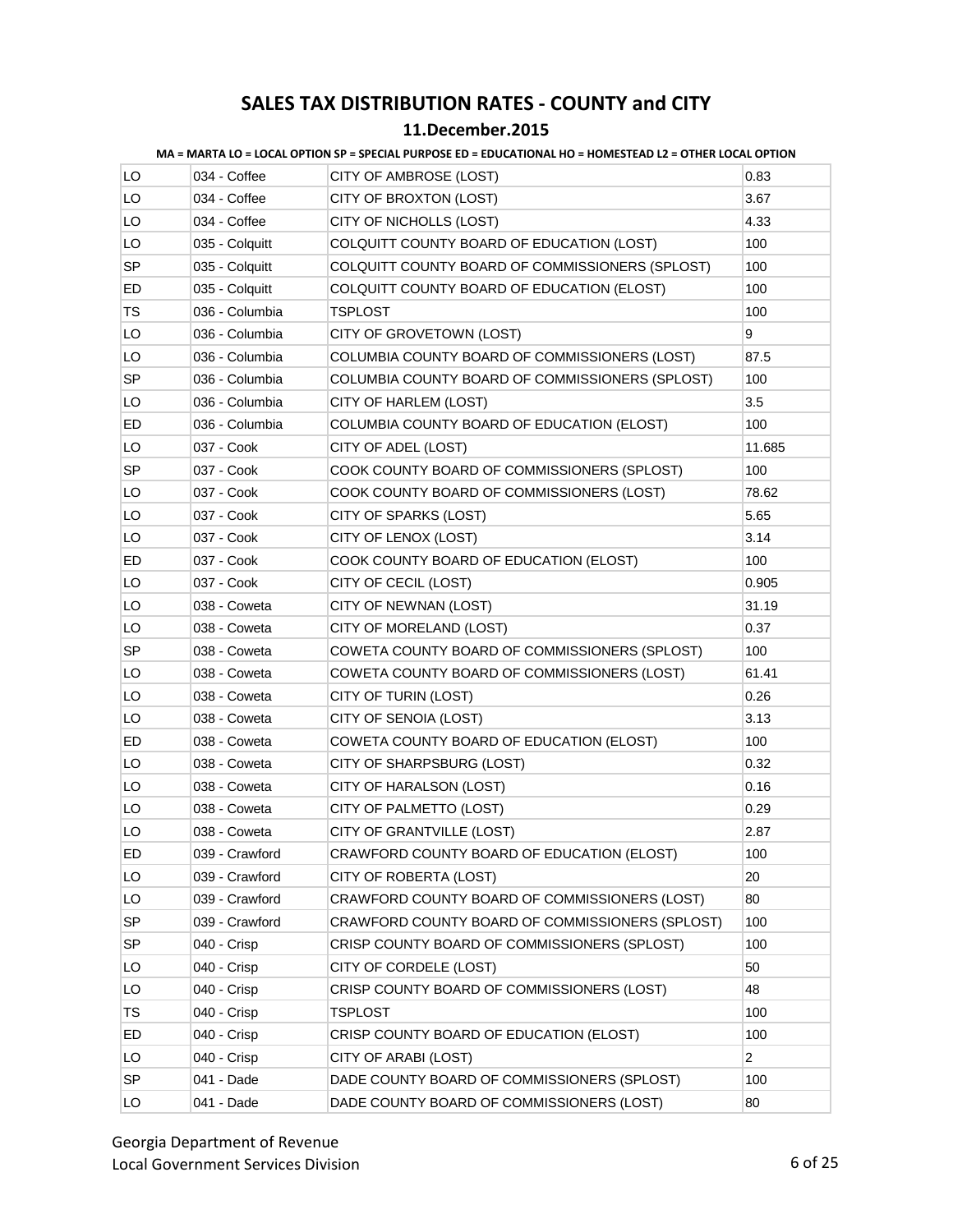| MA = MARTA LO = LOCAL OPTION SP = SPECIAL PURPOSE ED = EDUCATIONAL HO = HOMESTEAD L2 = OTHER LOCAL OPTION |  |  |
|-----------------------------------------------------------------------------------------------------------|--|--|
|                                                                                                           |  |  |
|                                                                                                           |  |  |

| ED        | 041 - Dade      | DADE COUNTY BOARD OF EDUCATION (ELOST)           | 100   |
|-----------|-----------------|--------------------------------------------------|-------|
| LO        | 041 - Dade      | CITY OF TRENTON (LOST)                           | 20    |
| SP        | 042 - Dawson    | DAWSON COUNTY BOARD OF COMMISSIONERS (SPLOST)    | 100   |
| LO        | 042 - Dawson    | DAWSON COUNTY BOARD OF COMMISSIONERS (LOST)      | 88    |
| ED        | 042 - Dawson    | DAWSON COUNTY BOARD OF EDUCATION (ELOST)         | 100   |
| LO        | 042 - Dawson    | CITY OF DAWSONVILLE (LOST)                       | 12    |
| LO        | 043 - Decatur   | CITY OF ATTAPULGUS (LOST)                        | 2.46  |
| <b>SP</b> | 043 - Decatur   | DECATUR COUNTY BOARD OF COMMISSIONERS (SPLOST)   | 100   |
| LO        | 043 - Decatur   | CITY OF BRINSON (LOST)                           | 1.08  |
| LO        | 043 - Decatur   | CITY OF BAINBRIDGE (LOST)                        | 41.38 |
| ED        | 043 - Decatur   | DECATUR COUNTY BOARD OF EDUCATION (ELOST)        | 100   |
| LO        | 043 - Decatur   | CITY OF CLIMAX (LOST)                            | 1.63  |
| LO        | 043 - Decatur   | DECATUR COUNTY BOARD OF COMMISSIONERS (LOST)     | 53.45 |
| ED        | 044 - DeKalb    | CITY OF ATLANTA BOARD OF EDUCATION (ELOST)       | 3.52  |
| ED        | 044 - DeKalb    | DEKALB COUNTY BOARD OF EDUCATION (ELOST)         | 93.28 |
| ED        | 044 - DeKalb    | CITY OF DECATUR BOARD OF EDUCATION (ELOST)       | 3.2   |
| HO.       | 044 - DeKalb    | DEKALB COUNTY BOARD OF COMMISSIONERS (HOST)      | 100   |
| МA        | 044 - DeKalb    | <b>MARTA</b>                                     | 100   |
| LO        | 045 - Dodge     | CITY OF RHINE (LOST)                             | 2.82  |
| LO        | 045 - Dodge     | TOWN OF CHAUNCEY (LOST)                          | 2.57  |
| ED        | 045 - Dodge     | DODGE COUNTY BOARD OF EDUCATION (ELOST)          | 100   |
| LO        | 045 - Dodge     | CITY OF EASTMAN (LOST)                           | 31.14 |
| LO        | 045 - Dodge     | DODGE COUNTY BOARD OF COMMISSIONERS (LOST)       | 52.49 |
| LO        | 045 - Dodge     | CITY OF MILAN (LOST)                             | 3.38  |
| TS        | 045 - Dodge     | TSPLOST                                          | 100   |
| LO        | 045 - Dodge     | CITY OF CHESTER (LOST)                           | 7.6   |
| <b>SP</b> | 045 - Dodge     | DODGE COUNTY BOARD OF COMMISSIONERS (SPLOST)     | 100   |
| LO        | 046 - Dooly     | CITY OF PINEHURST (LOST)                         | 3.17  |
| LO        | 046 - Dooly     | CITY OF LILLY (LOST)                             | 1.6   |
| LO        | 046 - Dooly     | TOWN OF DOOLING (LOST)                           | 1.13  |
| <b>SP</b> | 046 - Dooly     | DOOLY COUNTY BOARD OF COMMISSIONERS (SPLOST)     | 100   |
| ED        | 046 - Dooly     | DOOLY COUNTY BOARD OF EDUCATION (ELOST)          | 100   |
| LO        | 046 - Dooly     | DOOLY COUNTY BOARD OF COMMISSIONERS (LOST)       | 55    |
| TS        | 046 - Dooly     | <b>TSPLOST</b>                                   | 100   |
| LO        | 046 - Dooly     | TOWN OF BYROMVILLE (LOST)                        | 3.7   |
| LO        | 046 - Dooly     | CITY OF UNADILLA (LOST)                          | 16.2  |
| LO        | 046 - Dooly     | CITY OF VIENNA (LOST)                            | 19.2  |
| LO        | 047 - Dougherty | DOUGHERTY COUNTY BOARD OF COMMISSIONERS (LOST)   | 40    |
| SP        | 047 - Dougherty | DOUGHERTY COUNTY BOARD OF COMMISSIONERS (SPLOST) | 100   |
| LO        | 047 - Dougherty | CITY OF ALBANY (LOST)                            | 60    |
| ED        | 047 - Dougherty | DOUGHERTY COUNTY BOARD OF EDUCATION (ELOST)      | 100   |
| ED        | 048 - Douglas   | DOUGLAS COUNTY BOARD OF EDUCATION (ELOST)        | 100   |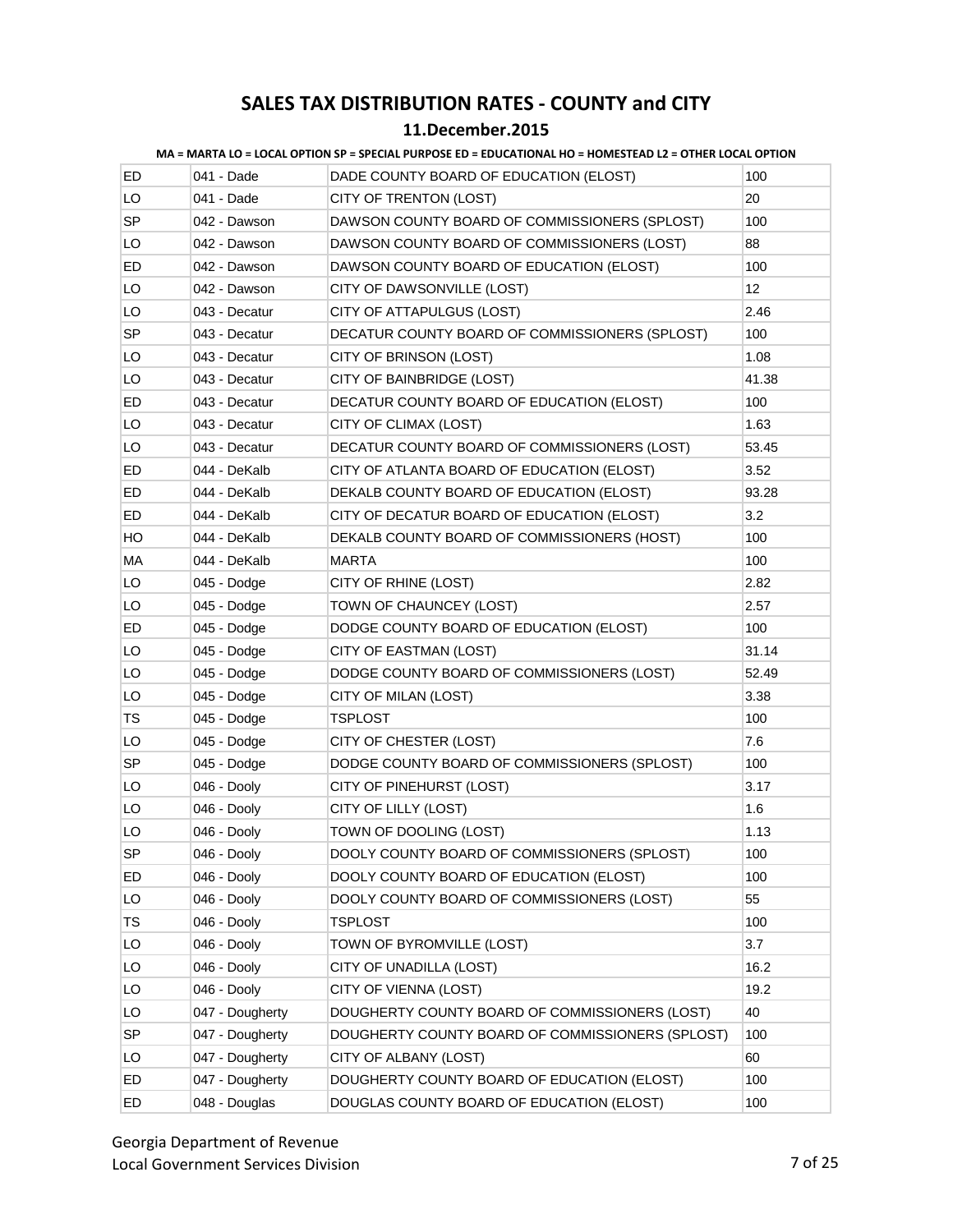|           |                 | MA = MARTA LO = LOCAL OPTION SP = SPECIAL PURPOSE ED = EDUCATIONAL HO = HOMESTEAD LZ = OTHER LOCAL OPTION |                |
|-----------|-----------------|-----------------------------------------------------------------------------------------------------------|----------------|
| LO        | 048 - Douglas   | CITY OF DOUGLASVILLE (LOST)                                                                               | 25.4           |
| LO        | 048 - Douglas   | CITY OF AUSTELL (LOST)                                                                                    | 0.03           |
| <b>SP</b> | 048 - Douglas   | DOUGLAS COUNTY BOARD OF COMMISSIONERS (SPLOST)                                                            | 100            |
| LO        | 048 - Douglas   | DOUGLAS COUNTY BOARD OF COMMISSIONERS (LOST)                                                              | 70.14          |
| LO        | 048 - Douglas   | CITY OF VILLA RICA (LOST)                                                                                 | 4.43           |
| LO        | 049 - Early     | CITY OF ARLINGTON (LOST)                                                                                  | 3.1            |
| LO        | 049 - Early     | CITY OF BLAKELY (LOST)                                                                                    | 40             |
| ED        | 049 - Early     | EARLY COUNTY BOARD OF EDUCATION (ELOST)                                                                   | 100            |
| LO        | 049 - Early     | CITY OF DAMASCUS (LOST)                                                                                   | $\overline{2}$ |
| SP        | 049 - Early     | EARLY COUNTY BOARD OF COMMISSIONERS (SPLOST)                                                              | 100            |
| LO        | 049 - Early     | EARLY COUNTY BOARD OF COMMISSIONERS (LOST)                                                                | 53.65          |
| LO        | 049 - Early     | TOWN OF JAKIN (LOST)                                                                                      | 1.25           |
| <b>SP</b> | 050 - Echols    | ECHOLS COUNTY BOARD OF COMMISSIONERS (SPLOST)                                                             | 100            |
| ED        | 050 - Echols    | ECHOLS COUNTY BOARD OF EDUCATION (ELOST)                                                                  | 100            |
| LO        | 050 - Echols    | ECHOLS COUNTY BOARD OF COMMISSIONERS (LOST)                                                               | 100            |
| LO        | 051 - Effingham | CITY OF GUYTON (LOST)                                                                                     | 3.02           |
| SP        | 051 - Effingham | EFFINGHAM COUNTY BOARD OF COMMISSIONERS (SPLOST)                                                          | 100            |
| ED        | 051 - Effingham | EFFINGHAM COUNTY BOARD OF EDUCATION (ELOST)                                                               | 100            |
| LO        | 051 - Effingham | CITY OF RINCON (LOST)                                                                                     | 16.71          |
| LO        | 051 - Effingham | CITY OF SPRINGFIELD (LOST)                                                                                | 5.86           |
| LO        | 051 - Effingham | EFFINGHAM COUNTY BOARD OF COMMISSIONERS (LOST)                                                            | 74.41          |
| LO        | 052 - Elbert    | CITY OF BOWMAN (LOST)                                                                                     | 5              |
| LO        | 052 - Elbert    | CITY OF ELBERTON (LOST)                                                                                   | 29             |
| ED        | 052 - Elbert    | ELBERT COUNTY BOARD OF EDUCATION (ELOST)                                                                  | 100            |
| LO        | 052 - Elbert    | ELBERT COUNTY BOARD OF COMMISSIONERS (LOST)                                                               | 66             |
| <b>SP</b> | 052 - Elbert    | ELBERT COUNTY BOARD OF COMMISSIONERS (SPLOST)                                                             | 100            |
| LO        | 053 - Emanuel   | CITY OF STILLMORE (LOST)                                                                                  | 2.35           |
| LO        | 053 - Emanuel   | CITY OF ADRIAN (LOST)                                                                                     | 2.94           |
| LO        | 053 - Emanuel   | CITY OF SWAINSBORO (LOST)                                                                                 | 34.402         |
| LO        | 053 - Emanuel   | CITY OF SUMMERTOWN (LOST)                                                                                 | 0.71           |
| LO        | 053 - Emanuel   | CITY OF NUNEZ (LOST)                                                                                      | 0.65           |
| LO.       | 053 - Emanuel   | CITY OF OAK PARK (LOST)                                                                                   | 2.14           |
| SP        | 053 - Emanuel   | EMANUEL COUNTY BOARD OF COMMISSIONERS (SPLOST)                                                            | 100            |
| LO        | 053 - Emanuel   | EMANUEL COUNTY BOARD OF COMMISSIONERS (LOST)                                                              | 48.208         |
| TS        | 053 - Emanuel   | <b>TSPLOST</b>                                                                                            | 100            |
| LO        | 053 - Emanuel   | CITY OF TWIN CITY (LOST)                                                                                  | 7.71           |
| LO        | 053 - Emanuel   | CITY OF GARFIELD (LOST)                                                                                   | 0.89           |
| ED        | 053 - Emanuel   | EMANUEL COUNTY BOARD OF EDUCATION (ELOST)                                                                 | 100            |
| LO        | 054 - Evans     | CITY OF BELLVILLE (LOST)                                                                                  | 1              |
| LO        | 054 - Evans     | EVANS COUNTY BOARD OF COMMISSIONERS (LOST)                                                                | 60             |
| SP        | 054 - Evans     | EVANS COUNTY BOARD OF COMMISSIONERS (SPLOST)                                                              | 100            |
| TS        | 054 - Evans     | <b>TSPLOST</b>                                                                                            | 100            |
|           |                 |                                                                                                           |                |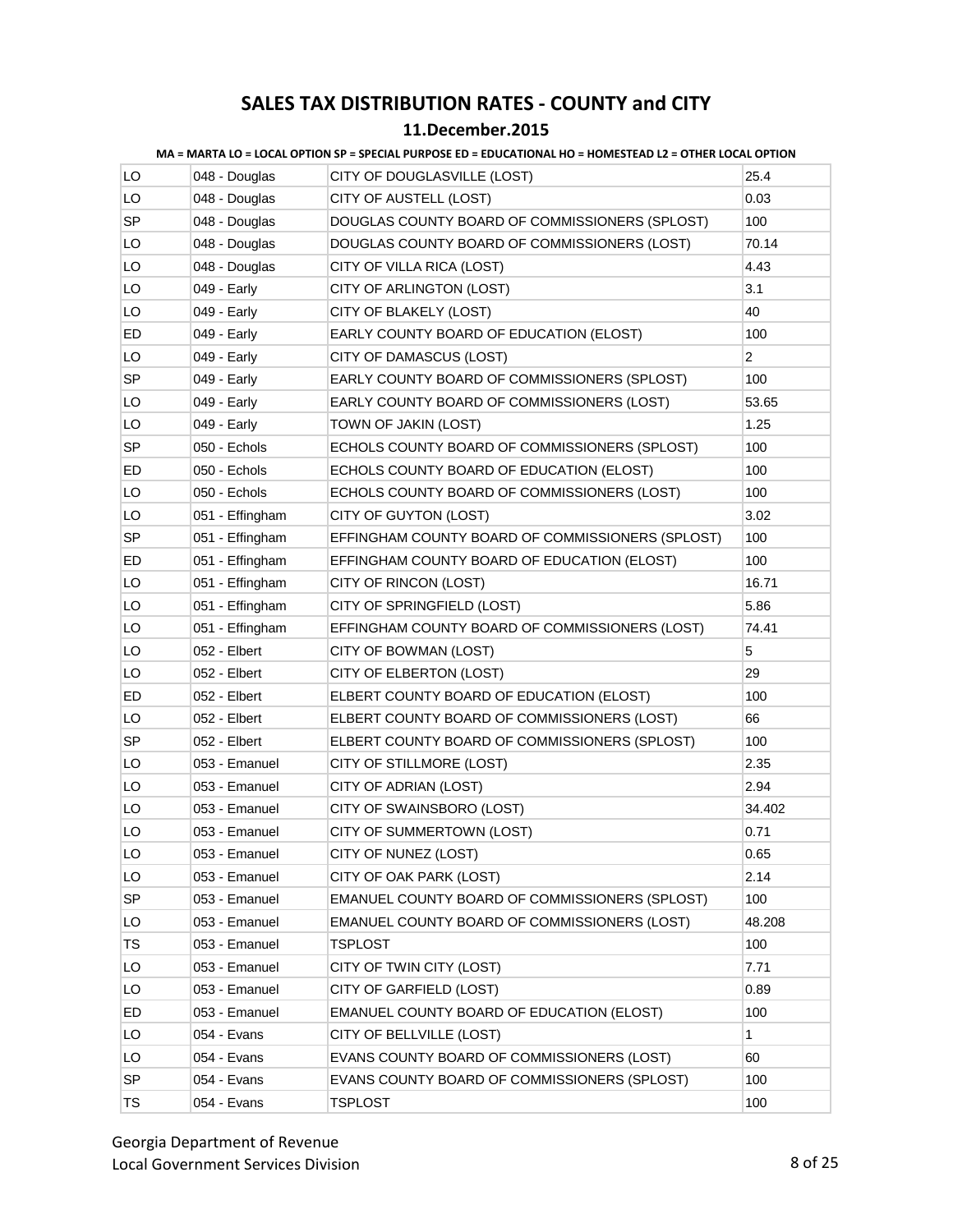|           |                | <u>IVIA = IVIARTA LU = LUCAL UPTIUN SP = SPECIAL PURPOSE ED = EDUCATIUNAL NO = NUIVIESTEAD LZ = UTNER LUCAL UPTIUN</u> |        |
|-----------|----------------|------------------------------------------------------------------------------------------------------------------------|--------|
| LO        | 054 - Evans    | CITY OF HAGAN (LOST)                                                                                                   | 9      |
| LO        | 054 - Evans    | CITY OF CLAXTON (LOST)                                                                                                 | 29     |
| LO        | 054 - Evans    | CITY OF DAISY (LOST)                                                                                                   | 1      |
| ED        | 054 - Evans    | EVANS COUNTY BOARD OF EDUCATION (ELOST)                                                                                | 100    |
| LO        | 055 - Fannin   | CITY OF MCCAYSVILLE (LOST)                                                                                             | 10.25  |
| ED        | 055 - Fannin   | FANNIN COUNTY BOARD OF EDUCATION (ELOST)                                                                               | 100    |
| LO        | 055 - Fannin   | CITY OF BLUE RIDGE (LOST)                                                                                              | 14     |
| LO        | 055 - Fannin   | FANNIN COUNTY BOARD OF COMMISSIONERS (LOST)                                                                            | 75.75  |
| SP        | 055 - Fannin   | FANNIN COUNTY BOARD OF COMMISSIONERS (SPLOST)                                                                          | 100    |
| LO        | 056 - Fayette  | TOWN OF TYRONE (LOST)                                                                                                  | 5.7    |
| LO        | 056 - Fayette  | FAYETTE COUNTY BOARD OF COMMISSIONERS (LOST)                                                                           | 49.4   |
| SP        | 056 - Fayette  | FAYETTE COUNTY BOARD OF COMMISSIONERS (SPLOST)                                                                         | 100    |
| ED        | 056 - Fayette  | FAYETTE COUNTY BOARD OF EDUCATION (ELOST)                                                                              | 100    |
| LO        | 056 - Fayette  | CITY OF PEACHTREE CITY (LOST)                                                                                          | 30.93  |
| LO        | 056 - Fayette  | CITY OF FAYETTEVILLE (LOST)                                                                                            | 13.5   |
| LO        | 056 - Fayette  | TOWN OF BROOKS (LOST)                                                                                                  | 0.47   |
| SP.       | 057 - Floyd    | FLOYD COUNTY BOARD OF COMMISSIONERS (SPLOST)                                                                           | 100    |
| LO        | 057 - Floyd    | FLOYD COUNTY BOARD OF COMMISSIONERS (LOST)                                                                             | 56.5   |
| ED        | 057 - Floyd    | CITY OF ROME BOARD OF EDUCATION (ELOST)                                                                                | 37.29  |
| LO        | 057 - Floyd    | CITY OF ROME (LOST)                                                                                                    | 41.7   |
| ED        | 057 - Floyd    | FLOYD COUNTY BOARD OF EDUCATION (ELOST)                                                                                | 62.71  |
| LO        | 057 - Floyd    | CITY OF CAVE SPRING (LOST)                                                                                             | 1.8    |
| LO        | 058 - Forsyth  | FORSYTH COUNTY BOARD OF COMMISSIONERS (LOST)                                                                           | 85     |
| <b>SP</b> | 058 - Forsyth  | FORSYTH COUNTY BOARD OF COMMISSIONERS (SPLOST)                                                                         | 100    |
| LO        | 058 - Forsyth  | CITY OF CUMMING (LOST)                                                                                                 | 15     |
| ED        | 058 - Forsyth  | FORSYTH COUNTY BOARD OF EDUCATION (ELOST)                                                                              | 100    |
| LO        | 059 - Franklin | CITY OF CANON (LOST)                                                                                                   | 4.2    |
| LO        | 059 - Franklin | CITY OF CARNESVILLE (LOST)                                                                                             | 3      |
| LO        | 059 - Franklin | CITY OF LAVONIA (LOST)                                                                                                 | 13.3   |
| LO        | 059 - Franklin | CITY OF ROYSTON (LOST)                                                                                                 | 11.6   |
| LO        | 059 - Franklin | FRANKLIN COUNTY BOARD OF COMMISSIONERS (LOST)                                                                          | 62.6   |
| ED        | 059 - Franklin | FRANKLIN COUNTY BOARD OF EDUCATION (ELOST)                                                                             | 100    |
| SP        | 059 - Franklin | FRANKLIN COUNTY BOARD OF COMMISSIONERS (SPLOST)                                                                        | 100    |
| LO        | 059 - Franklin | CITY OF FRANKLIN SPRINGS (LOST)                                                                                        | 5.3    |
| LO        | 060 - Fulton   | CITY OF PALMETTO (LOST)                                                                                                | 0.4247 |
| LO        | 060 - Fulton   | FULTON COUNTY BOARD OF COMMISSIONERS (LOST)                                                                            | 14     |
| LO        | 060 - Fulton   | CITY OF ROSWELL (LOST)                                                                                                 | 8.9598 |
| ED        | 060 - Fulton   | FULTON COUNTY BOARD OF EDUCATION (ELOST)                                                                               | 64.934 |
| LO        | 060 - Fulton   | CITY OF EAST POINT (LOST)                                                                                              | 3.959  |
| LO        | 060 - Fulton   | CITY OF FAIRBURN (LOST)                                                                                                | 1.4829 |
| МA        | 060 - Fulton   | <b>MARTA</b>                                                                                                           | 100    |
| LO        | 060 - Fulton   | CITY OF ALPHARETTA (LOST)                                                                                              | 5.8367 |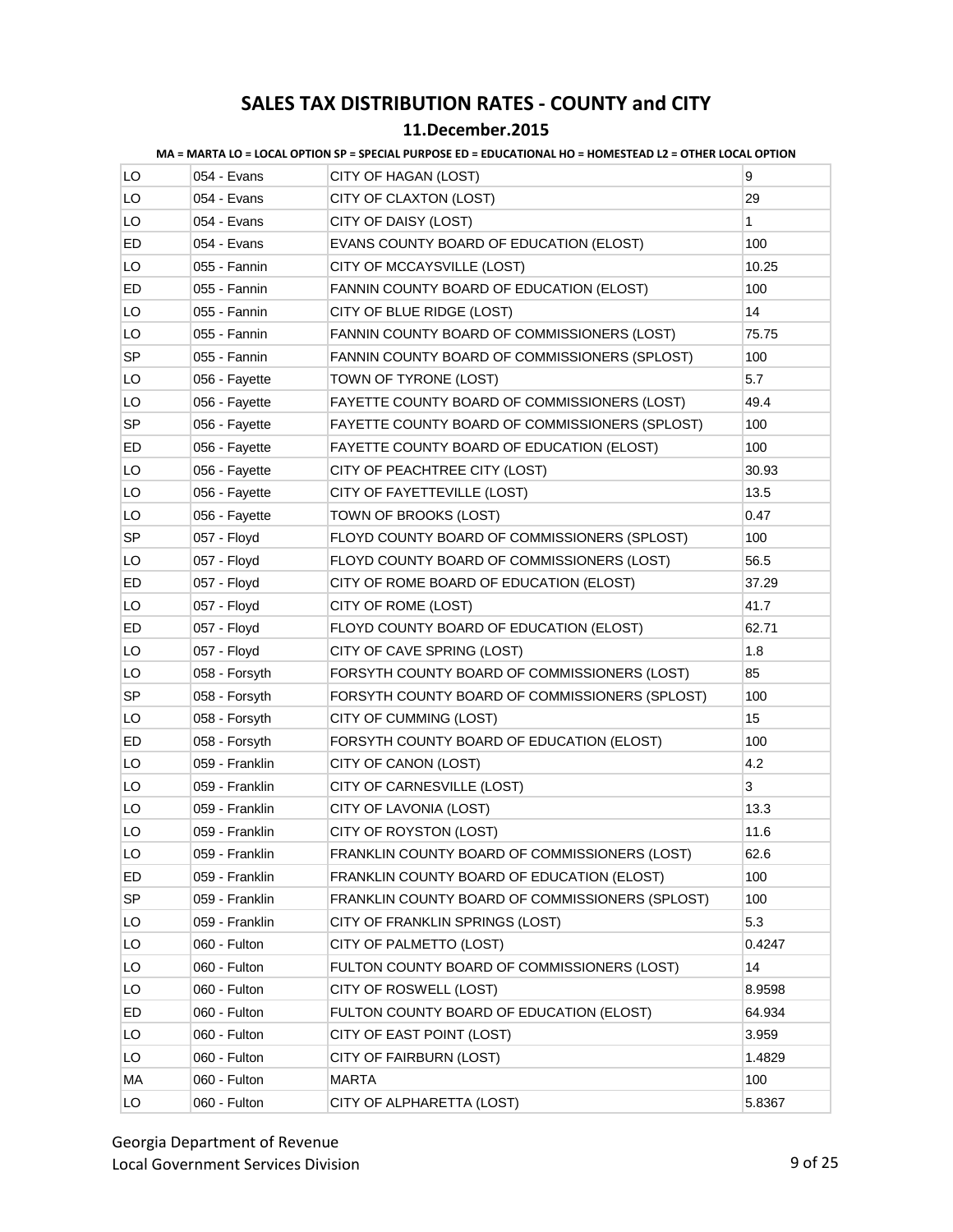#### **11.December.2015**

|           |                | MA = MARTA LO = LOCAL OPTION SP = SPECIAL PURPOSE ED = EDUCATIONAL HO = HOMESTEAD LZ = OTHER LOCAL OPTION |                |
|-----------|----------------|-----------------------------------------------------------------------------------------------------------|----------------|
| LO.       | 060 - Fulton   | CITY OF MOUNTAIN PARK (LOST)                                                                              | 0.055          |
| LO        | 060 - Fulton   | CITY OF CHATTAHOOCHEE HILLS (LOST)                                                                        | 0.2672         |
| ED        | 060 - Fulton   | CITY OF ATLANTA BOARD OF EDUCATION (ELOST)                                                                | 35.066         |
| LO        | 060 - Fulton   | CITY OF ATLANTA (LOST)                                                                                    | 40.4358        |
| LO        | 060 - Fulton   | CITY OF COLLEGE PARK (LOST)                                                                               | 1.3079         |
| LO        | 060 - Fulton   | CITY OF MILTON (LOST)                                                                                     | 3.3124         |
| LO        | 060 - Fulton   | CITY OF UNION CITY (LOST)                                                                                 | 1.9732         |
| LO        | 060 - Fulton   | CITY OF JOHNS CREEK (LOST)                                                                                | 7.7815         |
| LO        | 060 - Fulton   | CITY OF HAPEVILLE (LOST)                                                                                  | 0.6856         |
| LO        | 060 - Fulton   | CITY OF SANDY SPRINGS (LOST)                                                                              | 9.5183         |
| ED        | 061 - Gilmer   | GILMER COUNTY BOARD OF EDUCATION (ELOST)                                                                  | 100            |
| LO        | 061 - Gilmer   | CITY OF EAST ELLIJAY (LOST)                                                                               | 9              |
| LO        | 061 - Gilmer   | GILMER COUNTY BOARD OF COMMISSIONERS (LOST)                                                               | 75             |
| LO        | 061 - Gilmer   | CITY OF ELLIJAY (LOST)                                                                                    | 16             |
| <b>SP</b> | 061 - Gilmer   | GILMER COUNTY BOARD OF COMMISSIONERS (SPLOST)                                                             | 100            |
| TS        | 062 - Glascock | <b>TSPLOST</b>                                                                                            | 100            |
| LO        | 062 - Glascock | CITY OF GIBSON (LOST)                                                                                     | 30             |
| ED        | 062 - Glascock | GLASCOCK COUNTY BOARD OF EDUCATION (ELOST)                                                                | 100            |
| LO        | 062 - Glascock | CITY OF EDGEHILL (LOST)                                                                                   | $\overline{2}$ |
| <b>SP</b> | 062 - Glascock | GLASCOCK COUNTY BOARD OF COMMISSIONERS (SPLOST)                                                           | 100            |
| LO        | 062 - Glascock | GLASCOCK COUNTY BOARD OF COMMISSIONERS (LOST)                                                             | 58             |
| LO        | 062 - Glascock | TOWN OF MITCHELL (LOST)                                                                                   | 10             |
| <b>SP</b> | 063 - Glynn    | GLYNN COUNTY BOARD OF COMMISSIONERS (SPLOST)                                                              | 100            |
| LO        | 063 - Glynn    | CITY OF BRUNSWICK (LOST)                                                                                  | 27             |
| ED        | 063 - Glynn    | GLYNN COUNTY BOARD OF EDUCATION (ELOST)                                                                   | 100            |
| LO        | 063 - Glynn    | GLYNN COUNTY BOARD OF COMMISSIONERS (LOST)                                                                | 73             |
| <b>SP</b> | 064 - Gordon   | GORDON COUNTY BOARD OF COMMISSIONERS (SPLOST)                                                             | 100            |
| LO        | 064 - Gordon   | GORDON COUNTY BOARD OF COMMISSIONERS (LOST)                                                               | 69.35          |
| ED        | 064 - Gordon   | GORDON COUNTY BOARD OF EDUCATION (ELOST)                                                                  | 66.6           |
| LO        | 064 - Gordon   | CITY OF FAIRMOUNT (LOST)                                                                                  | 1.3            |
| ED        | 064 - Gordon   | CITY OF CALHOUN BOARD OF EDUCATION (ELOST)                                                                | 33.4           |
| LO        | 064 - Gordon   | CITY OF CALHOUN (LOST)                                                                                    | 28.35          |
| LO        | 064 - Gordon   | CITY OF RESACA (LOST)                                                                                     | 1              |
| LO        | 065 - Grady    | CITY OF CAIRO (LOST)                                                                                      | 38.4           |
| ED        | 065 - Grady    | GRADY COUNTY BOARD OF EDUCATION (ELOST)                                                                   | 100            |
| LO        | 065 - Grady    | CITY OF WHIGHAM (LOST)                                                                                    | 1.9            |
| SP        | 065 - Grady    | GRADY COUNTY BOARD OF COMMISSIONERS (SPLOST)                                                              | 100            |
| LO        | 065 - Grady    | GRADY COUNTY BOARD OF COMMISSIONERS (LOST)                                                                | 59.7           |
| LO        | 066 - Greene   | CITY OF WOODVILLE (LOST)                                                                                  | 1.75           |
| SP        | 066 - Greene   | GREENE COUNTY BOARD OF COMMISSIONERS (SPLOST)                                                             | 100            |
| ED        | 066 - Greene   | GREENE COUNTY BOARD OF EDUCATION (ELOST)                                                                  | 100            |
| LO        | 066 - Greene   | GREENE COUNTY BOARD OF COMMISSIONERS (LOST)                                                               | 68             |
|           |                |                                                                                                           |                |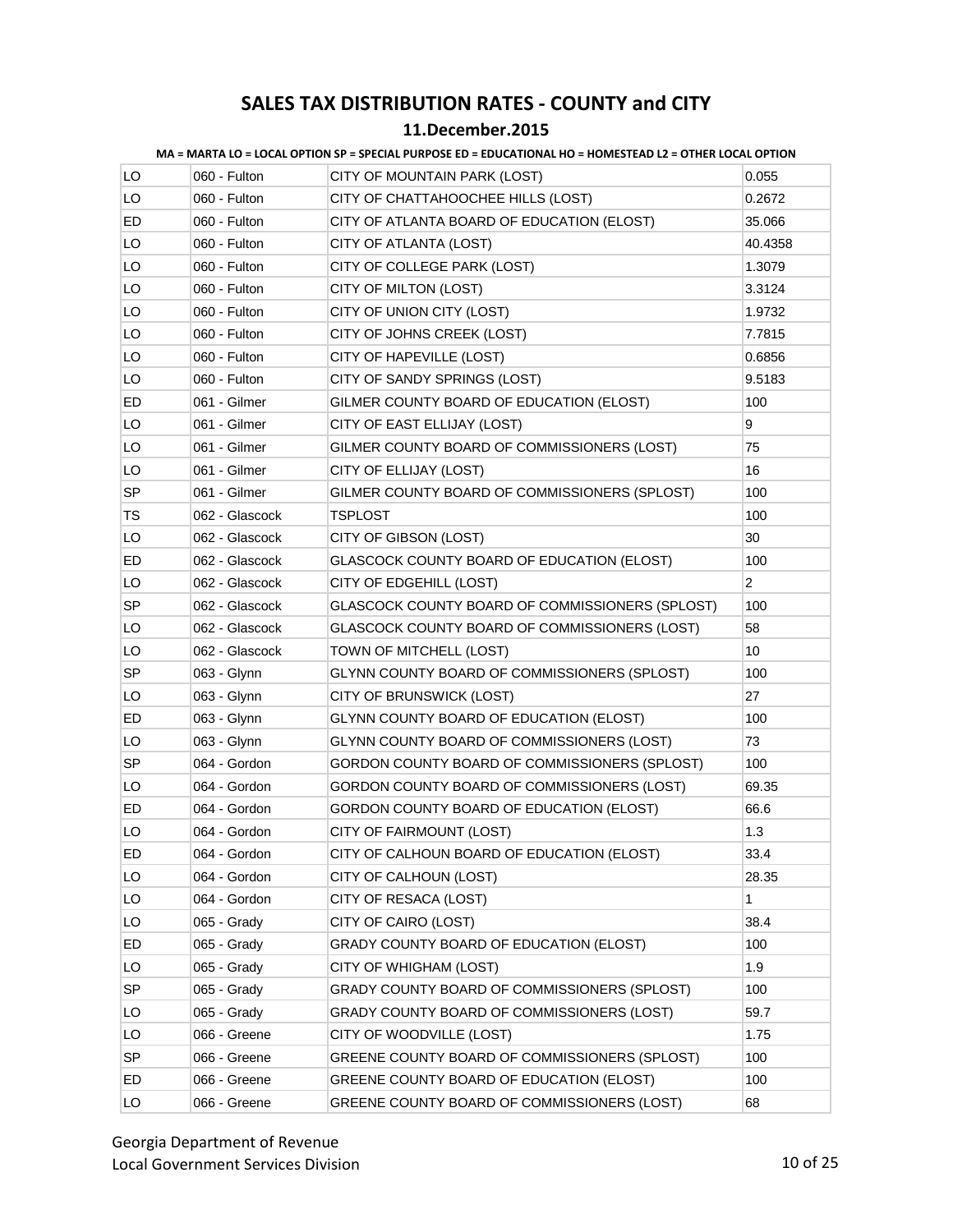| MA = MARTA LO = LOCAL OPTION SP = SPECIAL PURPOSE ED = EDUCATIONAL HO = HOMESTEAD L2 = OTHER LOCAL OPTION |  |
|-----------------------------------------------------------------------------------------------------------|--|
|-----------------------------------------------------------------------------------------------------------|--|

| LO        | 066 - Greene    | CITY OF WHITE PLAINS (LOST)                      | 1.55  |
|-----------|-----------------|--------------------------------------------------|-------|
| LO        | 066 - Greene    | TOWN OF SILOAM (LOST)                            | 1.54  |
| LO        | 066 - Greene    | CITY OF UNION POINT (LOST)                       | 8.83  |
| LO        | 066 - Greene    | CITY OF GREENSBORO (LOST)                        | 18.33 |
| <b>SP</b> | 067 - Gwinnett  | GWINNETT COUNTY BOARD OF COMMISSIONERS (SPLOST)  | 100   |
| ED.       | 067 - Gwinnett  | CITY OF BUFORD BOARD OF EDUCATION (ELOST)        | 2.09  |
| ED        | 067 - Gwinnett  | GWINNETT COUNTY BOARD OF EDUCATION (ELOST)       | 97.91 |
| LO        | 068 - Habersham | HABERSHAM COUNTY BOARD OF EDUCATION (LOST)       | 100   |
| SP.       | 068 - Habersham | HABERSHAM COUNTY BOARD OF COMMISSIONERS (SPLOST) | 100   |
| ED        | 068 - Habersham | HABERSHAM COUNTY BOARD OF EDUCATION (ELOST)      | 100   |
| LO        | 069 - Hall      | CITY OF OAKWOOD (LOST)                           | 2.04  |
| ED        | 069 - Hall      | CITY OF BUFORD BOARD OF EDUCATION (ELOST)        | 0     |
| LO        | 069 - Hall      | CITY OF GILLSVILLE (LOST)                        | 0.11  |
| LO        | 069 - Hall      | CITY OF GAINESVILLE (LOST)                       | 17.38 |
| ED        | 069 - Hall      | CITY OF GAINESVILLE BOARD OF EDUCATION (ELOST)   | 20.64 |
| LO        | 069 - Hall      | CITY OF FLOWERY BRANCH (LOST)                    | 2.92  |
| <b>SP</b> | 069 - Hall      | HALL COUNTY BOARD OF COMMISSIONERS (SPLOST)      | 100   |
| LO        | 069 - Hall      | CITY OF BUFORD (LOST)                            | 0.49  |
| LO        | 069 - Hall      | CITY OF LULA (LOST)                              | 1.34  |
| LO        | 069 - Hall      | HALL COUNTY BOARD OF COMMISSIONERS (LOST)        | 74.4  |
| ED        | 069 - Hall      | HALL COUNTY BOARD OF EDUCATION (ELOST)           | 79.36 |
| LO        | 069 - Hall      | TOWN OF CLERMONT (LOST)                          | 0.45  |
| LO        | 069 - Hall      | CITY OF BRASELTON (LOST)                         | 0.87  |
| ED        | 070 - Hancock   | HANCOCK COUNTY BOARD OF EDUCATION (ELOST)        | 100   |
| TS        | 070 - Hancock   | TSPLOST                                          | 100   |
| LO        | 070 - Hancock   | HANCOCK COUNTY BOARD OF COMMISSIONERS (LOST)     | 67    |
| SP        | 070 - Hancock   | HANCOCK COUNTY BOARD OF COMMISSIONERS (SPLOST)   | 100   |
| LO        | 070 - Hancock   | CITY OF SPARTA (LOST)                            | 33    |
| LO        | 071 - Haralson  | CITY OF WACO (LOST)                              | 2.68  |
| SP        | 071 - Haralson  | HARALSON COUNTY BOARD OF COMMISSIONERS (SPLOST)  | 100   |
| LO        | 071 - Haralson  | CITY OF TEMPLE (LOST)                            | 0.16  |
| LO        | 071 - Haralson  | HARALSON COUNTY BOARD OF COMMISSIONERS (LOST)    | 49.36 |
| LO        | 071 - Haralson  | CITY OF TALLAPOOSA (LOST)                        | 16    |
| ED        | 071 - Haralson  | HARALSON COUNTY BOARD OF EDUCATION (ELOST)       | 64    |
| LO        | 071 - Haralson  | CITY OF BUCHANAN (LOST)                          | 5.09  |
| LO        | 071 - Haralson  | CITY OF BREMEN (LOST)                            | 26.71 |
| ED        | 071 - Haralson  | CITY OF BREMEN BOARD OF EDUCATION (ELOST)        | 36    |
| LO        | 072 - Harris    | CITY OF WEST POINT (LOST)                        | 5.4   |
| LO        | 072 - Harris    | CITY OF HAMILTON (LOST)                          | 5.6   |
| LO        | 072 - Harris    | CITY OF WAVERLY HALL (LOST)                      | 5.65  |
| LO        | 072 - Harris    | CITY OF PINE MOUNTAIN (LOST)                     | 7.35  |
| ED        | 072 - Harris    | HARRIS COUNTY BOARD OF EDUCATION (ELOST)         | 100   |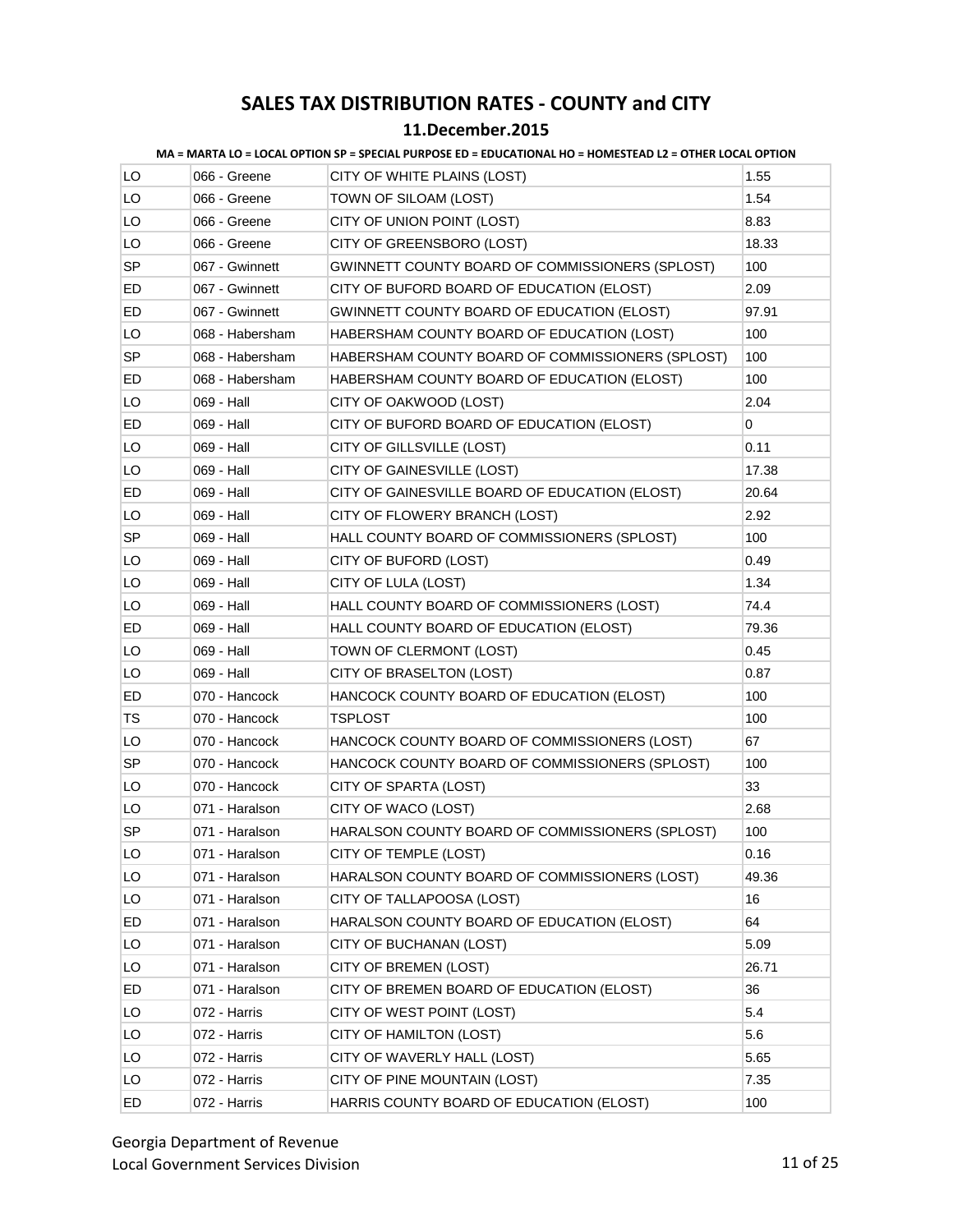| SP        | 072 - Harris  | HARRIS COUNTY BOARD OF COMMISSIONERS (SPLOST)  | 100    |
|-----------|---------------|------------------------------------------------|--------|
| LO        | 072 - Harris  | HARRIS COUNTY BOARD OF COMMISSIONERS (LOST)    | 73.2   |
| TS        | 072 - Harris  | <b>TSPLOST</b>                                 | 100    |
| LO        | 072 - Harris  | CITY OF SHILOH (LOST)                          | 2.8    |
| LO        | 073 - Hart    | CITY OF ROYSTON (LOST)                         | 4.25   |
| LO        | 073 - Hart    | HART COUNTY BOARD OF COMMISSIONERS (LOST)      | 73.5   |
| LO        | 073 - Hart    | CITY OF CANON (LOST)                           | 0.25   |
| ED        | 073 - Hart    | HART COUNTY BOARD OF EDUCATION (ELOST)         | 100    |
| <b>SP</b> | 073 - Hart    | HART COUNTY BOARD OF COMMISSIONERS (SPLOST)    | 100    |
| LO        | 073 - Hart    | CITY OF BOWERSVILLE (LOST)                     | 1      |
| LO        | 073 - Hart    | CITY OF HARTWELL (LOST)                        | 21     |
| LO        | 074 - Heard   | CITY OF FRANKLIN (LOST)                        | 12     |
| LO        | 074 - Heard   | CITY OF EPHESUS (LOST)                         | 4.5    |
| LO        | 074 - Heard   | TOWN OF CENTRALHATCHEE (LOST)                  | 4.5    |
| <b>SP</b> | 074 - Heard   | HEARD COUNTY BOARD OF COMMISSIONERS (SPLOST)   | 100    |
| LO        | 074 - Heard   | HEARD COUNTY BOARD OF COMMISSIONERS (LOST)     | 79     |
| ED        | 074 - Heard   | HEARD COUNTY BOARD OF EDUCATION (ELOST)        | 100    |
| ED        | 075 - Henry   | HENRY COUNTY BOARD OF EDUCATION (ELOST)        | 100    |
| LO        | 075 - Henry   | CITY OF HAMPTON (LOST)                         | 7.4    |
| LO        | 075 - Henry   | CITY OF STOCKBRIDGE (LOST)                     | 11.25  |
| LO        | 075 - Henry   | CITY OF MCDONOUGH (LOST)                       | 9.83   |
| LO        | 075 - Henry   | HENRY COUNTY BOARD OF COMMISSIONERS (LOST)     | 66     |
| SP        | 075 - Henry   | HENRY COUNTY BOARD OF COMMISSIONERS (SPLOST)   | 100    |
| LO        | 075 - Henry   | CITY OF LOCUST GROVE (LOST)                    | 5.52   |
| LO        | 076 - Houston | HOUSTON COUNTY BOARD OF EDUCATION (LOST)       | 100    |
| <b>SP</b> | 076 - Houston | HOUSTON COUNTY BOARD OF COMMISSIONERS (SPLOST) | 100    |
| ED        | 076 - Houston | HOUSTON COUNTY BOARD OF EDUCATION (ELOST)      | 100    |
| ED        | 077 - Irwin   | IRWIN COUNTY BOARD OF EDUCATION (ELOST)        | 100    |
| LO        | 077 - Irwin   | IRWIN COUNTY BOARD OF COMMISSIONERS (LOST)     | 62     |
| LO        | 077 - Irwin   | CITY OF OCILLA (LOST)                          | 38     |
| SP        | 077 - Irwin   | IRWIN COUNTY BOARD OF COMMISSIONERS (SPLOST)   | 100    |
| LO        | 078 - Jackson | CITY OF MAYSVILLE (LOST)                       | 1.45   |
| LO        | 078 - Jackson | CITY OF HOSCHTON (LOST)                        | 2.29   |
| LO        | 078 - Jackson | CITY OF TALMO (LOST)                           | 0.3    |
| LO        | 078 - Jackson | CITY OF COMMERCE (LOST)                        | 10.87  |
| LO        | 078 - Jackson | CITY OF PENDERGRASS (LOST)                     | 0.7    |
| LO        | 078 - Jackson | TOWN OF ARCADE (LOST)                          | 2.97   |
| LO        | 078 - Jackson | CITY OF NICHOLSON (LOST)                       | 2.82   |
| LO        | 078 - Jackson | CITY OF JEFFERSON (LOST)                       | 15.67  |
| LO        | 078 - Jackson | JACKSON COUNTY BOARD OF COMMISSIONERS (LOST)   | 60     |
| <b>SP</b> | 078 - Jackson | JACKSON COUNTY BOARD OF COMMISSIONERS (SPLOST) | 100    |
| ED        | 078 - Jackson | CITY OF JEFFERSON BOARD OF EDUCATION (ELOST)   | 24.576 |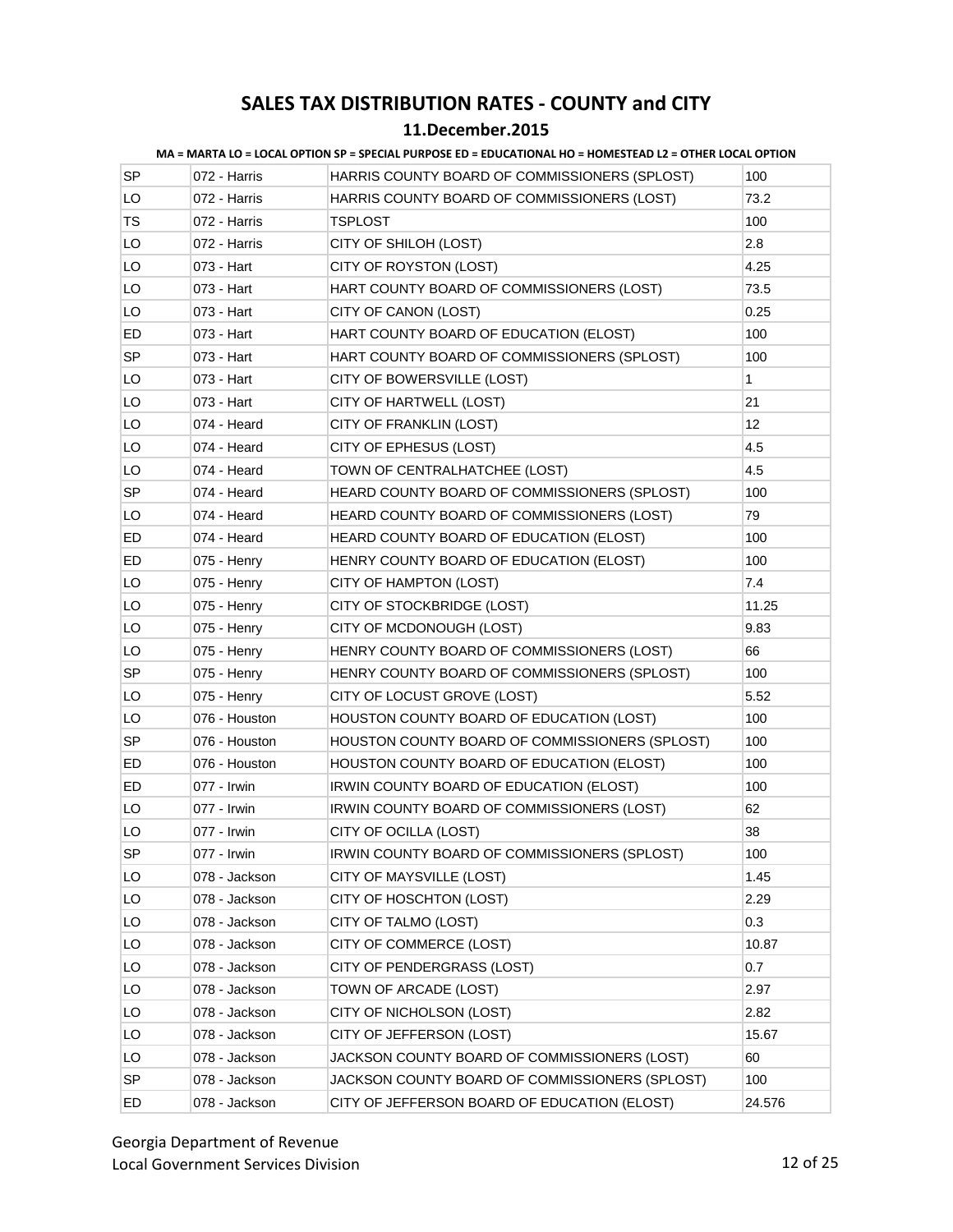#### **11.December.2015**

| ED.       | 078 - Jackson    | JACKSON COUNTY BOARD OF EDUCATION (ELOST)         | 62.699         |
|-----------|------------------|---------------------------------------------------|----------------|
| LO        | 078 - Jackson    | CITY OF BRASELTON (LOST)                          | 2.93           |
| ED        | 078 - Jackson    | CITY OF COMMERCE BOARD OF EDUCATION (ELOST)       | 12.725         |
| LO        | 079 - Jasper     | TOWN OF SHADY DALE (LOST)                         | 3              |
| LO        | 079 - Jasper     | JASPER COUNTY BOARD OF COMMISSIONERS (LOST)       | 67             |
| <b>SP</b> | 079 - Jasper     | JASPER COUNTY BOARD OF COMMISSIONERS (SPLOST)     | 100            |
| LO        | 079 - Jasper     | CITY OF MONTICELLO (LOST)                         | 30             |
| ED        | 079 - Jasper     | JASPER COUNTY BOARD OF EDUCATION (ELOST)          | 100            |
| LO        | 080 - Jeff Davis | CITY OF HAZLEHURST (LOST)                         | 40             |
| <b>SP</b> | 080 - Jeff Davis | JEFF DAVIS COUNTY BOARD OF COMMISSIONERS (SPLOST) | 100            |
| TS        | 080 - Jeff Davis | TSPLOST                                           | 100            |
| ED        | 080 - Jeff Davis | JEFF DAVIS COUNTY BOARD OF EDUCATION (ELOST)      | 100            |
| LO        | 080 - Jeff Davis | JEFF DAVIS COUNTY BOARD OF COMMISSIONERS (LOST)   | 60             |
| LO        | 081 - Jefferson  | CITY OF STAPLETON (LOST)                          | 2.5871         |
| LO        | 081 - Jefferson  | CITY OF WRENS (LOST)                              | 12.9179        |
| LO        | 081 - Jefferson  | CITY OF WADLEY (LOST)                             | 12.1737        |
| TS        | 081 - Jefferson  | TSPLOST                                           | 100            |
| LO        | 081 - Jefferson  | CITY OF LOUISVILLE (LOST)                         | 14.7254        |
| LO        | 081 - Jefferson  | CITY OF BARTOW (LOST)                             | 1.6893         |
| <b>SP</b> | 081 - Jefferson  | JEFFERSON COUNTY BOARD OF COMMISSIONERS (SPLOST)  | 100            |
| LO        | 081 - Jefferson  | CITY OF AVERA (LOST)                              | 1.453          |
| LO        | 081 - Jefferson  | JEFFERSON COUNTY BOARD OF COMMISSIONERS (LOST)    | 54.4536        |
| ED        | 081 - Jefferson  | JEFFERSON COUNTY BOARD OF EDUCATION (ELOST)       | 100            |
| LO        | 082 - Jenkins    | CITY OF MILLEN (LOST)                             | 30             |
| LO        | 082 - Jenkins    | JENKINS COUNTY BOARD OF COMMISSIONERS (LOST)      | 70             |
| <b>SP</b> | 082 - Jenkins    | JENKINS COUNTY BOARD OF COMMISSIONERS (SPLOST)    | 100            |
| ED        | 082 - Jenkins    | JENKINS COUNTY BOARD OF EDUCATION (ELOST)         | 100            |
| TS        | 082 - Jenkins    | TSPLOST                                           | 100            |
| LO        | 083 - Johnson    | JOHNSON COUNTY BOARD OF COMMISSIONERS (LOST)      | 70             |
| <b>SP</b> | 083 - Johnson    | JOHNSON COUNTY BOARD OF COMMISSIONERS (SPLOST)    | 100            |
| TS        | 083 - Johnson    | <b>TSPLOST</b>                                    | 100            |
| ED.       | 083 - Johnson    | JOHNSON COUNTY BOARD OF EDUCATION (ELOST)         | 100            |
| LO        | 083 - Johnson    | CITY OF KITE (LOST)                               | 2.5            |
| LO        | 083 - Johnson    | CITY OF WRIGHTSVILLE (LOST)                       | 25             |
| LO        | 083 - Johnson    | CITY OF ADRIAN (LOST)                             | 2.5            |
| LO        | 084 - Jones      | JONES COUNTY BOARD OF COMMISSIONERS (LOST)        | 82.5           |
| SP        | 084 - Jones      | JONES COUNTY BOARD OF COMMISSIONERS (SPLOST)      | 100            |
| LO        | 084 - Jones      | CITY OF MACON (LOST)                              | 0              |
| LO        | 084 - Jones      | CITY OF GRAY (LOST)                               | 17.5           |
| ED        | 084 - Jones      | JONES COUNTY BOARD OF EDUCATION (ELOST)           | 100            |
| LO        | 085 - Lamar      | CITY OF BARNESVILLE (LOST)                        | 39             |
| LO        | 085 - Lamar      | CITY OF MILNER (LOST)                             | $\overline{4}$ |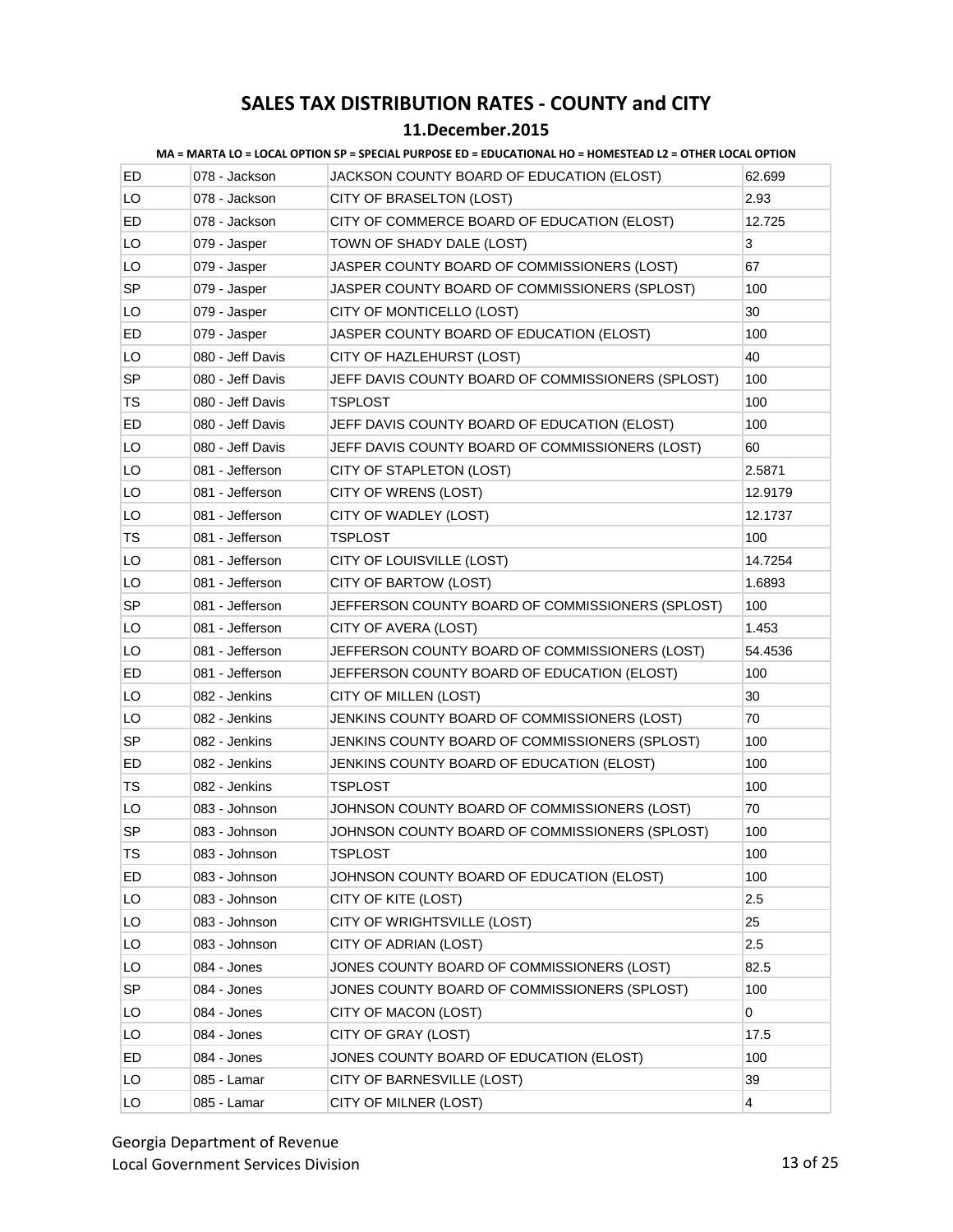| MA = MARTA LO = LOCAL OPTION SP = SPECIAL PURPOSE ED = EDUCATIONAL HO = HOMESTEAD L2 = OTHER LOCAL OPTION |
|-----------------------------------------------------------------------------------------------------------|
|-----------------------------------------------------------------------------------------------------------|

| LO        | 085 - Lamar   | TOWN OF ALDORA (LOST)                          | 1       |
|-----------|---------------|------------------------------------------------|---------|
| ED        | 085 - Lamar   | LAMAR COUNTY BOARD OF EDUCATION (ELOST)        | 100     |
| LO        | 085 - Lamar   | LAMAR COUNTY BOARD OF COMMISSIONERS (LOST)     | 56      |
| SP        | 085 - Lamar   | LAMAR COUNTY BOARD OF COMMISSIONERS (SPLOST)   | 100     |
| LO        | 086 - Lanier  | CITY OF LAKELAND (LOST)                        | 50      |
| LO        | 086 - Lanier  | LANIER COUNTY BOARD OF COMMISSIONERS (LOST)    | 50      |
| ED        | 086 - Lanier  | LANIER COUNTY BOARD OF EDUCATION (ELOST)       | 100     |
| <b>SP</b> | 086 - Lanier  | LANIER COUNTY BOARD OF COMMISSIONERS (SPLOST)  | 100     |
| LO        | 087 - Laurens | CITY OF CADWELL (LOST)                         | 0.8606  |
| LO        | 087 - Laurens | CITY OF MONTROSE (LOST)                        | 0.2199  |
| LO        | 087 - Laurens | CITY OF DUBLIN (LOST)                          | 34.1527 |
| SP        | 087 - Laurens | LAURENS COUNTY BOARD OF COMMISSIONERS (SPLOST) | 100     |
| LO        | 087 - Laurens | LAURENS COUNTY BOARD OF COMMISSIONERS (LOST)   | 57.6392 |
| LO        | 087 - Laurens | CITY OF EAST DUBLIN (LOST)                     | 4.743   |
| TS        | 087 - Laurens | TSPLOST                                        | 100     |
| LO        | 087 - Laurens | CITY OF DUDLEY (LOST)                          | 0.808   |
| ED        | 087 - Laurens | LAURENS COUNTY BOARD OF EDUATION (ELOST)       | 69.19   |
| LO        | 087 - Laurens | CITY OF DEXTER (LOST)                          | 0.8926  |
| LO        | 087 - Laurens | CITY OF RENTZ (LOST)                           | 0.684   |
| ED        | 087 - Laurens | CITY OF DUBLIN BOARD OF EDUCATION (ELOST)      | 30.81   |
| LO        | 088 - Lee     | CITY OF SMITHVILLE (LOST)                      | 6       |
| LO        | 088 - Lee     | CITY OF LEESBURG (LOST)                        | 13      |
| ED        | 088 - Lee     | LEE COUNTY BOARD OF EDUCATION (ELOST)          | 100     |
| <b>SP</b> | 088 - Lee     | LEE COUNTY BOARD OF COMMISSIONERS (SPLOST)     | 100     |
| LO        | 088 - Lee     | LEE COUNTY BOARD OF COMMISSIONERS (LOST)       | 81      |
| ED        | 089 - Liberty | LIBERTY COUNTY BOARD OF EDUCATION (ELOST)      | 100     |
| LO        | 089 - Liberty | CITY OF RICEBORO (LOST)                        | 1.254   |
| LO        | 089 - Liberty | CITY OF WALTHOURVILLE (LOST)                   | 5.928   |
| LO        | 089 - Liberty | LIBERTY COUNTY BOARD OF COMMISSIONERS (LOST)   | 40.564  |
| SP        | 089 - Liberty | LIBERTY COUNTY BOARD OF COMMISSIONERS (SPLOST) | 100     |
| LO        | 089 - Liberty | CITY OF HINESVILLE (LOST)                      | 47.452  |
| LO        | 089 - Liberty | CITY OF FLEMINGTON (LOST)                      | 1.744   |
| LO        | 089 - Liberty | CITY OF MIDWAY (LOST)                          | 3.058   |
| LO        | 090 - Lincoln | CITY OF LINCOLNTON (LOST)                      | 20      |
| ED        | 090 - Lincoln | LINCOLN COUNTY BOARD OF EDUCATION (ELOST)      | 100     |
| <b>SP</b> | 090 - Lincoln | LINCOLN COUNTY BOARD OF COMMISSIONERS (SPLOST) | 100     |
| LO        | 090 - Lincoln | LINCOLN COUNTY BOARD OF COMMISSIONERS (LOST)   | 80      |
| TS        | 090 - Lincoln | TSPLOST                                        | 100     |
| <b>SP</b> | 091 - Long    | LONG COUNTY BOARD OF COMMISSIONERS (SPLOST)    | 100     |
| LO        | 091 - Long    | LONG COUNTY BOARD OF COMMISSIONERS (LOST)      | 67      |
| LO        | 091 - Long    | CITY OF LUDOWICI (LOST)                        | 33      |
| ED        | 091 - Long    | LONG COUNTY BOARD OF EDUCATION (ELOST)         | 100     |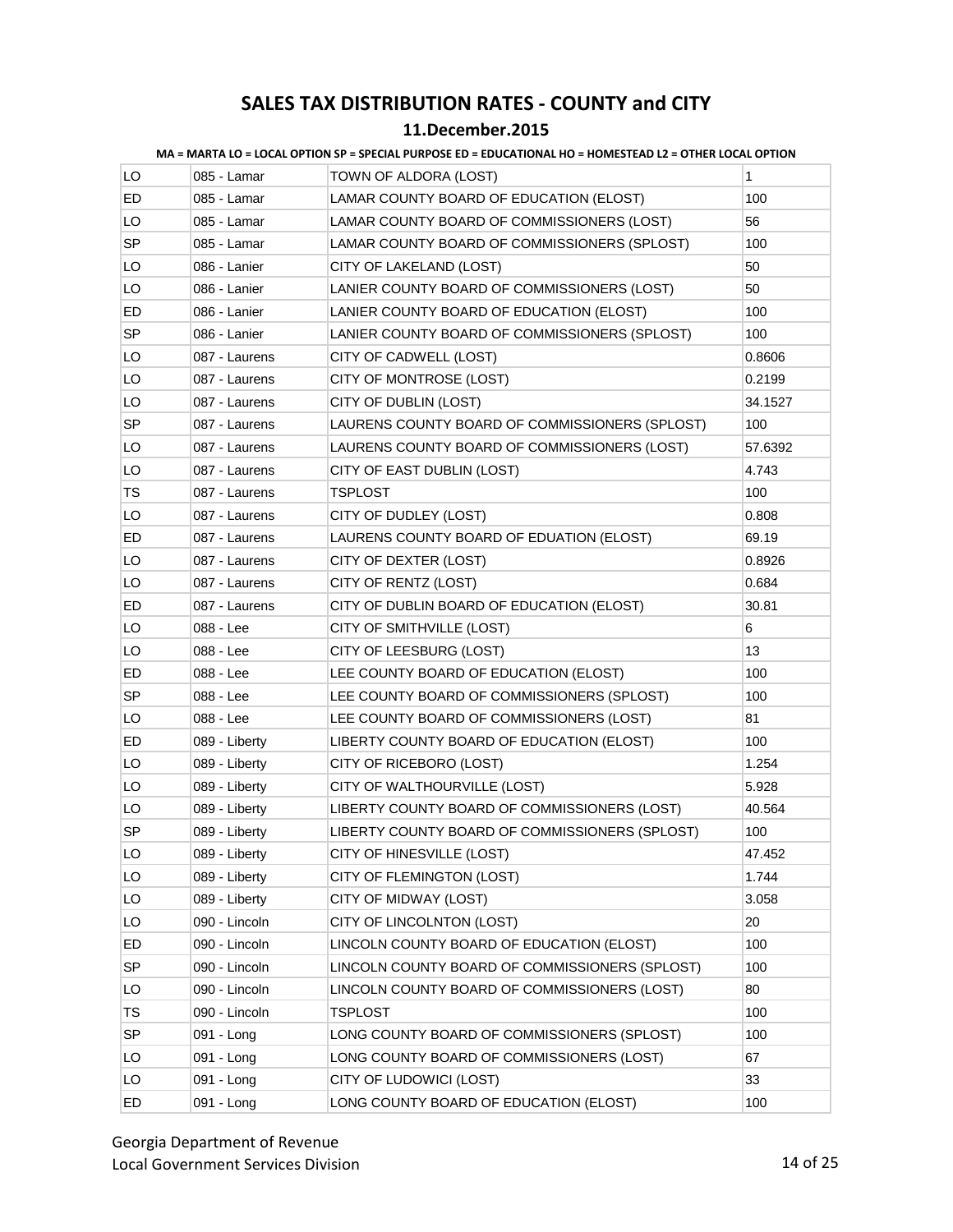#### **11.December.2015**

| ED        | 092 - Lowndes  | CITY OF VALDOSTA BOARD OF EDUCATION (ELOST)     | 42.64101393 |
|-----------|----------------|-------------------------------------------------|-------------|
| <b>SP</b> | 092 - Lowndes  | LOWNDES COUNTY BOARD OF COMMISSIONERS (SPLOST)  | 100         |
| LO        | 092 - Lowndes  | CITY OF HAHIRA (LOST)                           | 1.42        |
| LO        | 092 - Lowndes  | CITY OF LAKE PARK (LOST)                        | 0.48        |
| LO        | 092 - Lowndes  | LOWNDES COUNTY BOARD OF COMMISSIONERS (LOST)    | 58          |
| ED        | 092 - Lowndes  | LOWNDES COUNTY BOARD OF EDUCATION (ELOST)       | 57.35898607 |
| LO        | 092 - Lowndes  | CITY OF REMERTON (LOST)                         | 0.74        |
| LO        | 092 - Lowndes  | CITY OF DASHER (LOST)                           | 0.73        |
| LO        | 092 - Lowndes  | CITY OF VALDOSTA (LOST)                         | 38.63       |
| LO        | 093 - Lumpkin  | LUMPKIN COUNTY BOARD OF COMMISSIONERS (LOST)    | 75          |
| SP        | 093 - Lumpkin  | LUMPKIN COUNTY BOARD OF COMMISSIONERS (SPLOST)  | 100         |
| LO        | 093 - Lumpkin  | CITY OF DAHLONEGA (LOST)                        | 25          |
| ED        | 093 - Lumpkin  | LUMPKIN COUNTY BOARD OF EDUCATION (ELOST)       | 100         |
| LO        | 094 - Macon    | CITY OF IDEAL (LOST)                            | 3.85        |
| ED        | 094 - Macon    | MACON COUNTY BOARD OF EDUCATION (ELOST)         | 100         |
| LO        | 094 - Macon    | MACON COUNTY BOARD OF COMMISSIONERS (LOST)      | 48          |
| LO        | 094 - Macon    | CITY OF MONTEZUMA (LOST)                        | 26.73       |
| LO        | 094 - Macon    | CITY OF OGLETHORPE (LOST)                       | 10.24       |
| <b>SP</b> | 094 - Macon    | MACON COUNTY BOARD OF COMMISSIONERS (SPLOST)    | 100         |
| <b>TS</b> | 094 - Macon    | TSPLOST                                         | 100         |
| LO        | 094 - Macon    | CITY OF MARSHALLVILLE (LOST)                    | 11.18       |
| LO        | 095 - Madison  | CITY OF ILA (LOST)                              | 2.5         |
| SP        | 095 - Madison  | MADISON COUNTY BOARD OF COMMISSIONERS (SPLOST)  | 100         |
| LO        | 095 - Madison  | CITY OF CARLTON (LOST)                          | 2.5         |
| LO        | 095 - Madison  | CITY OF COLBERT (LOST)                          | 5.5         |
| LO        | 095 - Madison  | CITY OF COMER (LOST)                            | 8           |
| ED        | 095 - Madison  | MADISON COUNTY BOARD OF EDUCATION (ELOST)       | 100         |
| LO        | 095 - Madison  | CITY OF HULL (LOST)                             | 1.5         |
| LO        | 095 - Madison  | MADISON COUNTY BOARD OF COMMISSIONERS (LOST)    | 74          |
| LO        | 095 - Madison  | CITY OF DANIELSVILLE (LOST)                     | 6           |
| LO        | 096 - Marion   | CITY OF BUENA VISTA (LOST)                      | 35          |
| ED.       | 096 - Marion   | MARION COUNTY BOARD OF EDUCATION (ELOST)        | 100         |
| TS        | 096 - Marion   | TSPLOST                                         | 100         |
| LO        | 096 - Marion   | MARION COUNTY BOARD OF COMMISSIONERS (LOST)     | 65          |
| <b>SP</b> | 096 - Marion   | MARION COUNTY BOARD OF COMMISSIONERS (SPLOST)   | 100         |
| <b>SP</b> | 097 - McDuffie | MCDUFFIE COUNTY BOARD OF COMMISSIONERS (SPLOST) | 100         |
| ED.       | 097 - McDuffie | MCDUFFIE COUNTY BOARD OF EDUCATION (ELOST)      | 100         |
| LO        | 097 - McDuffie | CITY OF DEARING (LOST)                          | 1.25        |
| LO        | 097 - McDuffie | CITY OF THOMSON (LOST)                          | 32          |
| TS        | 097 - McDuffie | TSPLOST                                         | 100         |
| LO        | 097 - McDuffie | MCDUFFIE COUNTY BOARD OF COMMISSIONERS (LOST)   | 66.75       |
| LO        | 098 - McIntosh | MCINTOSH COUNTY BOARD OF COMMISSIONERS (LOST)   | 75          |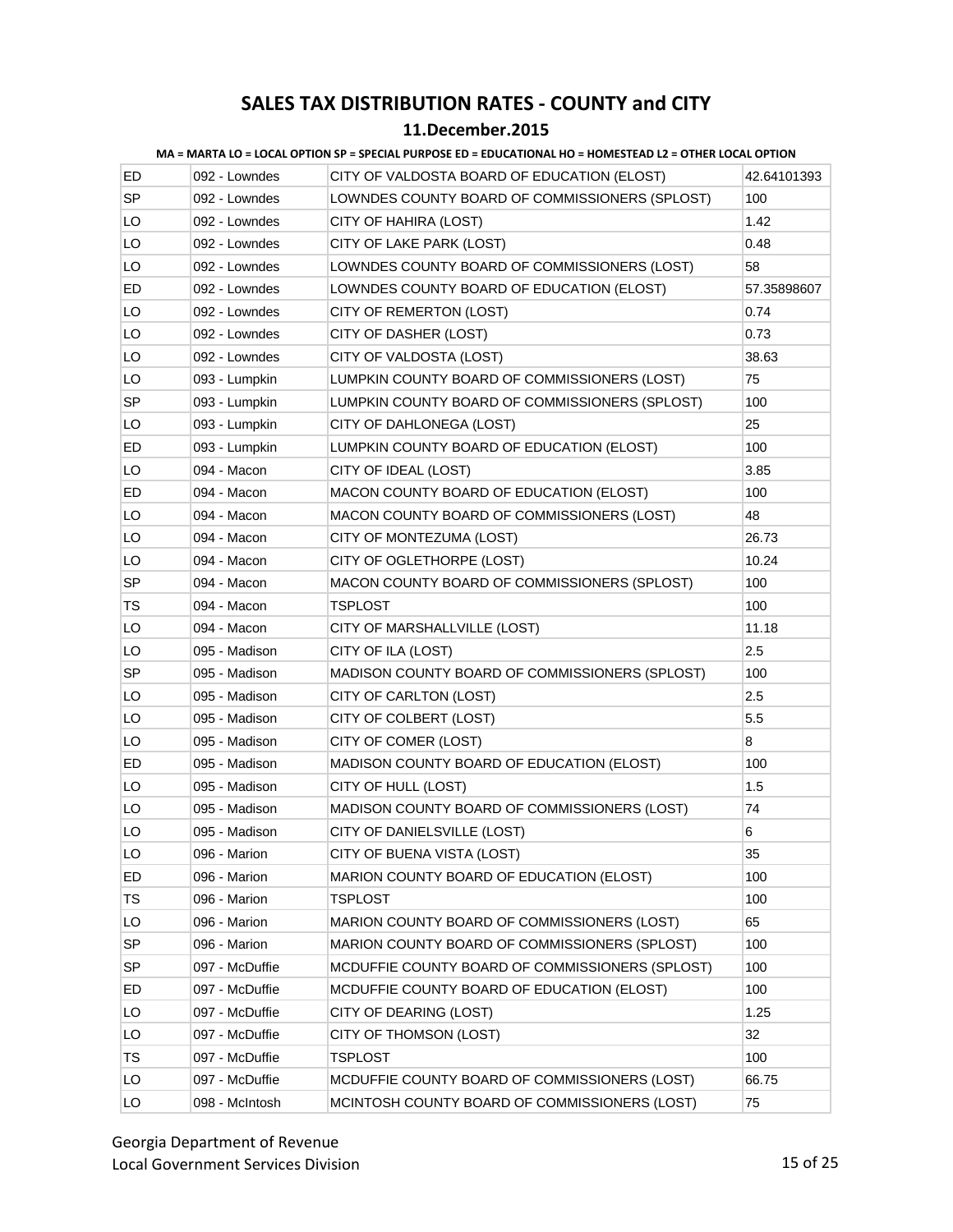| ED        | 098 - McIntosh   | MCINTOSH COUNTY BOARD OF EDUCATION (ELOST)            | 100     |
|-----------|------------------|-------------------------------------------------------|---------|
| LO        | 098 - McIntosh   | CITY OF DARIEN (LOST)                                 | 25      |
| <b>SP</b> | 098 - McIntosh   | MCINTOSH COUNTY BOARD OF COMMISSIONERS (SPLOST)       | 100     |
| LO        | 099 - Meriwether | CITY OF LONE OAK (LOST)                               | 0.4906  |
| ED        | 099 - Meriwether | MERIWETHER COUNTY BOARD OF EDUCATION (ELOST)          | 100     |
| LO        | 099 - Meriwether | CITY OF LUTHERSVILLE (LOST)                           | 4.6607  |
| LO        | 099 - Meriwether | CITY OF MANCHESTER (LOST)                             | 21.9597 |
| LO        | 099 - Meriwether | CITY OF GAY (LOST)                                    | 0.4746  |
| LO        | 099 - Meriwether | CITY OF GREENVILLE (LOST)                             | 4.6714  |
| LO        | 099 - Meriwether | CITY OF WOODBURY (LOST)                               | 5.1246  |
| <b>SP</b> | 099 - Meriwether | MERIWETHER COUNTY BOARD OF COMMISSIONERS (SPLOST)     | 100     |
| LO        | 099 - Meriwether | MERIWETHER COUNTY BOARD OF COMMISSIONERS (LOST)       | 60      |
| LO        | 099 - Meriwether | CITY OF PINE MOUNTAIN (LOST)                          | 0.352   |
| LO        | 099 - Meriwether | CITY OF WARM SPRINGS (LOST)                           | 2.2664  |
| LO        | 100 - Miller     | MILLER COUNTY BOARD OF COMMISSIONERS (LOST)           | 62.5    |
| SP        | 100 - Miller     | MILLER COUNTY BOARD OF COMMISSIONERS (SPLOST)         | 100     |
| LO        | 100 - Miller     | CITY OF COLQUITT (LOST)                               | 37.5    |
| ED        | 100 - Miller     | MILLER COUNTY BOARD OF EDUCATION (ELOST)              | 100     |
| <b>SP</b> | 101 - Mitchell   | MITCHELL COUNTY BOARD OF COMMISSIONERS (SPLOST)       | 100     |
| ED        | 101 - Mitchell   | CITY OF PELHAM BOARD OF EDUCATION (ELOST)             | 37.1    |
| LO        | 101 - Mitchell   | MITCHELL COUNTY BOARD OF EDUCATION (LOST)             | 83.4114 |
| ED        | 101 - Mitchell   | MITCHELL COUNTY BOARD OF EDUCATION (ELOST)            | 62.9    |
| LO        | 101 - Mitchell   | CITY OF PELHAM BOARD OF EDUCATION (LOST)              | 16.5886 |
| LO        | 102 - Monroe     | CITY OF FORSYTH (LOST)                                | 22.5    |
| SP        | 102 - Monroe     | MONROE COUNTY BOARD OF COMMISSIONERS (SPLOST)         | 100     |
| ED        | 102 - Monroe     | MONROE COUNTY BOARD OF EDUCATION (ELOST)              | 100     |
| LO        | 102 - Monroe     | CITY OF CULLODEN (LOST)                               | 2.4     |
| LO        | 102 - Monroe     | MONROE COUNTY BOARD OF COMMISSIONERS (LOST)           | 75.1    |
| LO        | 103 - Montgomery | CITY OF ALSTON (LOST)                                 | 1.74    |
| LO        | 103 - Montgomery | CITY OF UVALDA (LOST)                                 | 6.55    |
| LO        | 103 - Montgomery | CITY OF AILEY (LOST)                                  | 6.03    |
| LO        | 103 - Montgomery | CITY OF TARRYTOWN (LOST)                              | 0.98    |
| LO        | 103 - Montgomery | CITY OF MOUNT VERNON (LOST)                           | 25.56   |
| LO        | 103 - Montgomery | MONTGOMERY COUNTY BOARD OF COMMISSIONERS (LOST)       | 54.18   |
| <b>SP</b> | 103 - Montgomery | MONTGOMERY COUNTY BOARD OF COMMISSIONERS (SPLOST) 100 |         |
| TS        | 103 - Montgomery | <b>TSPLOST</b>                                        | 100     |
| LO        | 103 - Montgomery | CITY OF VIDALIA (LOST)                                | 1.42    |
| ED        | 103 - Montgomery | MONTGOMERY COUNTY BOARD OF EDUCATION (ELOST)          | 100     |
| LO        | 103 - Montgomery | CITY OF HIGGSTON (LOST)                               | 3.54    |
| LO        | 104 - Morgan     | CITY OF BUCKHEAD (LOST)                               | 0.4     |
| SP        | 104 - Morgan     | MORGAN COUNTY BOARD OF COMMISSIONERS (SPLOST)         | 100     |
| LO        | 104 - Morgan     | CITY OF MADISON (LOST)                                | 22      |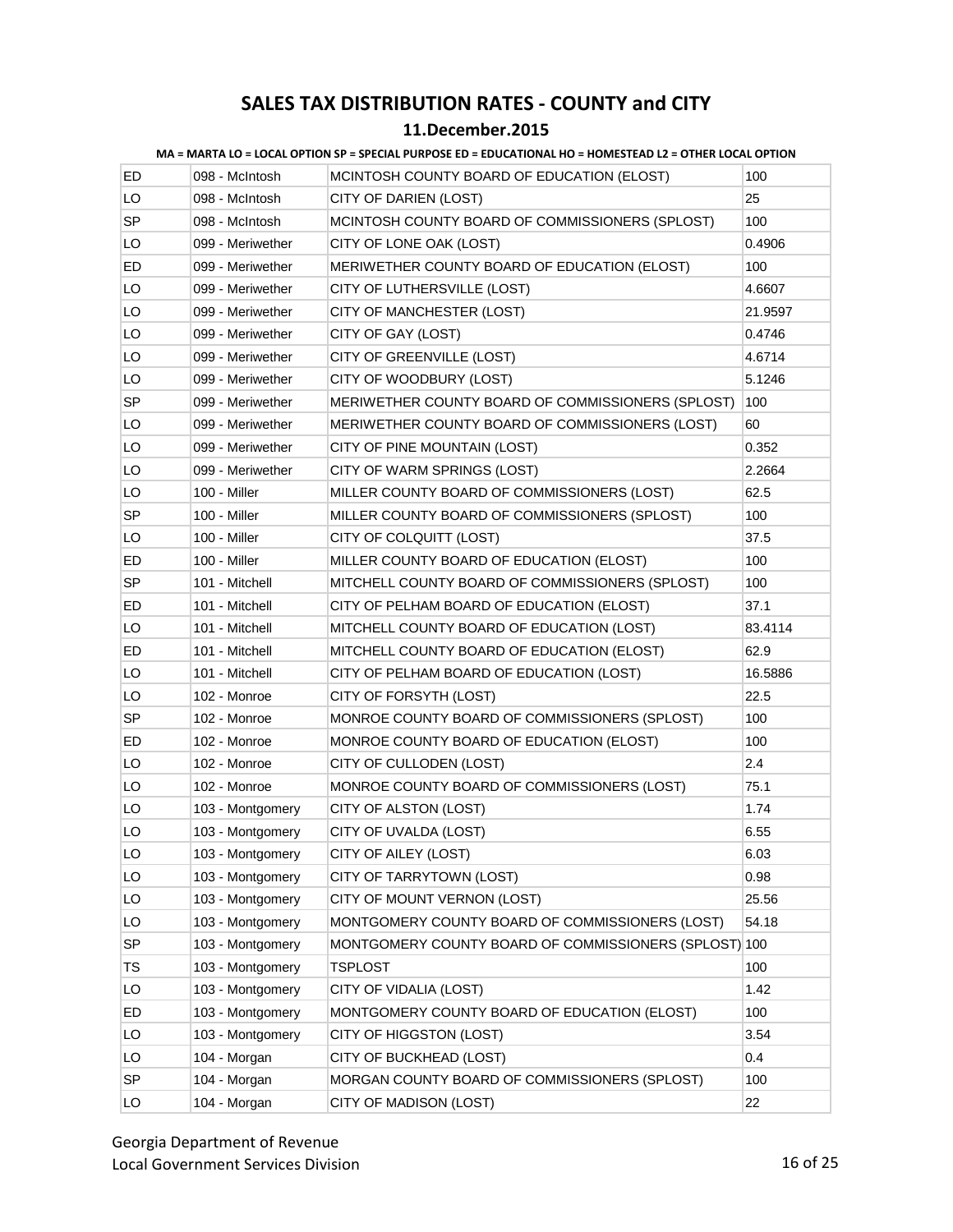| LO | 104 - Morgan     | CITY OF BOSTWICK (LOST)                           | 0.6   |
|----|------------------|---------------------------------------------------|-------|
| LO | 104 - Morgan     | CITY OF RUTLEDGE (LOST)                           | 4     |
| LO | 104 - Morgan     | MORGAN COUNTY BOARD OF COMMISSIONERS (LOST)       | 73    |
| ED | 104 - Morgan     | MORGAN COUNTY BOARD OF EDUCATION (ELOST)          | 100   |
| LO | 105 - Murray     | CITY OF CHATSWORTH (LOST)                         | 13.6  |
| LO | 105 - Murray     | MURRAY COUNTY BOARD OF COMMISSIONERS (LOST)       | 84.1  |
| ED | 105 - Murray     | MURRAY COUNTY BOARD OF EDUCATION (ELOST)          | 100   |
| SP | 105 - Murray     | MURRAY COUNTY BOARD OF COMMISSIONERS (SPLOST)     | 100   |
| LO | 105 - Murray     | CITY OF ETON (LOST)                               | 2.3   |
| SP | 106 - Muscogee   | MUSCOGEE-COLUMBUS CONSOLIDATED GOVT (SPLOST)      | 100   |
| LO | 106 - Muscogee   | MUSCOGEE-COLUMBUS CONSOLIDATED GOVT (LOST)        | 100   |
| ED | 106 - Muscogee   | MUSCOGEE COUNTY BOARD OF EDUCATION (ELOST)        | 100   |
| TS | 106 - Muscogee   | <b>TSPLOST</b>                                    | 100   |
| L2 | 106 - Muscogee   | MUSCOGEE-COLUMBUS CONSOLIDATED GOVT (2ND LOST)    | 100   |
| LO | 106 - Muscogee   | CITY OF BIBB CITY (LOST)                          | 0     |
| LO | 107 - Newton     | CITY OF OXFORD (LOST)                             | 3.02  |
| ED | 107 - Newton     | NEWTON COUNTY BOARD OF EDUCATION (ELOST)          | 99.85 |
| LO | 107 - Newton     | CITY OF MANSFIELD (LOST)                          | 0.63  |
| ED | 107 - Newton     | CITY OF SOCIAL CIRCLE BOARD OF EDUCATION (ELOST)  | 0.15  |
| SP | 107 - Newton     | NEWTON COUNTY BOARD OF COMMISSIONERS (SPLOST)     | 100   |
| LO | 107 - Newton     | CITY OF PORTERDALE (LOST)                         | 2.05  |
| LO | 107 - Newton     | TOWN OF NEWBORN (LOST)                            | 0.83  |
| LO | 107 - Newton     | NEWTON COUNTY BOARD OF COMMISSIONERS (LOST)       | 75    |
| LO | 107 - Newton     | CITY OF COVINGTON (LOST)                          | 18.47 |
| LO | 108 - Oconee     | TOWN OF WATKINSVILLE (LOST)                       | 8.63  |
| SP | 108 - Oconee     | OCONEE COUNTY BOARD OF COMMISSIONERS (SPLOST)     | 100   |
| LO | 108 - Oconee     | CITY OF BOGART (LOST)                             | 3.15  |
| ED | 108 - Oconee     | OCONEE COUNTY BOARD OF EDUCATION (ELOST)          | 100   |
| LO | 108 - Oconee     | OCONEE COUNTY BOARD OF COMMISSIONERS (LOST)       | 88.22 |
| LO | 109 - Oglethorpe | TOWN OF MAXEYS (LOST)                             | 1.5   |
| LO | 109 - Oglethorpe | CITY OF CRAWFORD (LOST)                           | 5.58  |
| LO | 109 - Oglethorpe | CITY OF LEXINGTON (LOST)                          | 1.53  |
| SP | 109 - Oglethorpe | OGLETHORPE COUNTY BOARD OF COMMISSIONERS (SPLOST) | 100   |
| LO | 109 - Oglethorpe | OGLETHORPE COUNTY BOARD OF COMMISSIONERS (LOST)   | 88.99 |
| LO | 109 - Oglethorpe | CITY OF ARNOLDSVILLE (LOST)                       | 2.4   |
| ED | 109 - Oglethorpe | OGLETHORPE COUNTY BOARD OF EDUCATION (ELOST)      | 100   |
| LO | 110 - Paulding   | CITY OF HIRAM (LOST)                              | 4     |
| LO | 110 - Paulding   | PAULDING COUNTY BOARD OF COMMISSIONERS (LOST)     | 85.4  |
| SP | 110 - Paulding   | PAULDING COUNTY BOARD OF COMMISSIONERS (SPLOST)   | 100   |
| LO | 110 - Paulding   | CITY OF DALLAS (LOST)                             | 10.6  |
| ED | 110 - Paulding   | PAULDING COUNTY BOARD OF EDUCATION (ELOST)        | 100   |
| LO | 111 - Peach      | CITY OF FORT VALLEY (LOST)                        | 31.14 |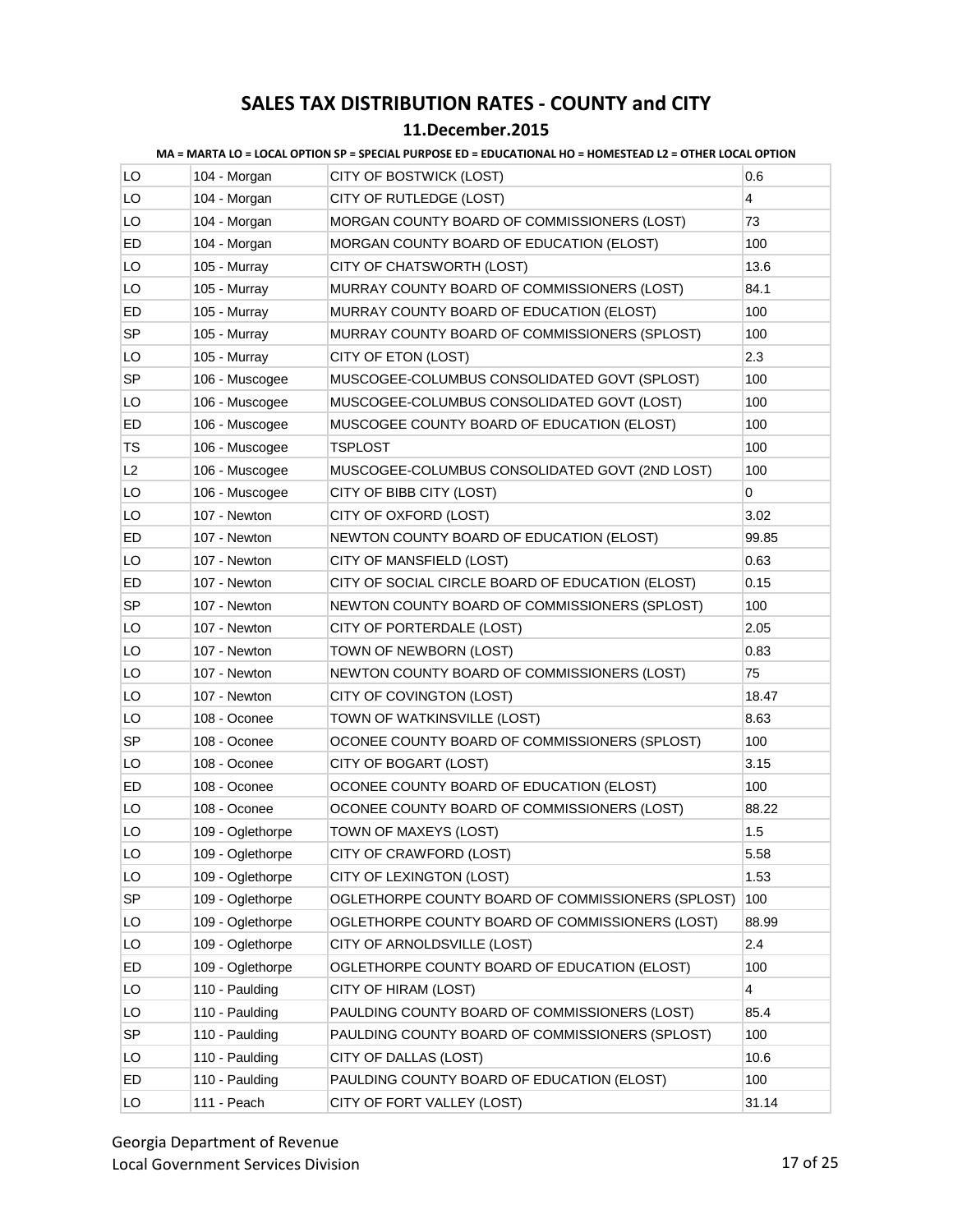#### **11.December.2015**

| SP        | 111 - Peach   | PEACH COUNTY BOARD OF COMMISSIONERS (SPLOST)   | 100    |
|-----------|---------------|------------------------------------------------|--------|
| LO        | 111 - Peach   | CITY OF BYRON (LOST)                           | 8.4    |
| LO        | 111 - Peach   | CITY OF WARNER ROBINS (LOST)                   | 0.99   |
| LO        | 111 - Peach   | CITY OF PERRY (LOST)                           | 0.17   |
| ED        | 111 - Peach   | PEACH COUNTY BOARD OF EDUCATION (ELOST)        | 100    |
| LO        | 111 - Peach   | PEACH COUNTY BOARD OF COMMISSIONERS (LOST)     | 59.3   |
| LO        | 112 - Pickens | CITY OF JASPER (LOST)                          | 25.7   |
| LO        | 112 - Pickens | CITY OF NELSON (LOST)                          | 2.8    |
| SP        | 112 - Pickens | PICKENS COUNTY BOARD OF COMMISSIONERS (SPLOST) | 100    |
| LO        | 112 - Pickens | TOWN OF TALKING ROCK (LOST)                    | 1.5    |
| ED        | 112 - Pickens | PICKENS COUNTY BOARD OF EDUCATION (ELOST)      | 100    |
| LO        | 112 - Pickens | PICKENS COUNTY BOARD OF COMMISSIONERS (LOST)   | 70     |
| LO        | 113 - Pierce  | PIERCE COUNTY BOARD OF COMMISSIONERS (LOST)    | 66.42  |
| SP        | 113 - Pierce  | PIERCE COUNTY BOARD OF COMMISSIONERS (SPLOST)  | 100    |
| LO        | 113 - Pierce  | CITY OF PATTERSON (LOST)                       | 6.57   |
| LO        | 113 - Pierce  | CITY OF OFFERMAN (LOST)                        | 3.024  |
| ED        | 113 - Pierce  | PIERCE COUNTY BOARD OF EDUCATION (ELOST)       | 100    |
| LO        | 113 - Pierce  | CITY OF BLACKSHEAR (LOST)                      | 23.986 |
| LO        | 114 - Pike    | CITY OF WILLIAMSON (LOST)                      | 3.4    |
| ED        | 114 - Pike    | PIKE COUNTY BOARD OF EDUCATION (ELOST)         | 100    |
| LO        | 114 - Pike    | PIKE COUNTY BOARD OF COMMISSIONERS (LOST)      | 74     |
| SP        | 114 - Pike    | PIKE COUNTY BOARD OF COMMISSIONERS (SPLOST)    | 100    |
| LO        | 114 - Pike    | CITY OF MENLO (LOST)                           | 0      |
| LO        | 114 - Pike    | CITY OF MOLENA (LOST)                          | 4.17   |
| LO        | 114 - Pike    | CITY OF CONCORD (LOST)                         | 3.55   |
| LO        | 114 - Pike    | CITY OF MEANSVILLE (LOST)                      | 3      |
| LO        | 114 - Pike    | CITY OF ZEBULON (LOST)                         | 11.88  |
| SP        | 115 - Polk    | POLK COUNTY BOARD OF COMMISSIONERS (SPLOST)    | 100    |
| LO        | 115 - Polk    | CITY OF CEDARTOWN (LOST)                       | 29     |
| LO        | 115 - Polk    | CITY OF ARAGON (LOST)                          | 2.77   |
| LO        | 115 - Polk    | POLK COUNTY BOARD OF COMMISSIONERS (LOST)      | 53.23  |
| LO        | 115 - Polk    | CITY OF ROCKMART (LOST)                        | 15     |
| ED        | 115 - Polk    | POLK COUNTY BOARD OF EDUCATION (ELOST)         | 100    |
| LO        | 116 - Pulaski | PULASKI COUNTY BOARD OF COMMISSIONERS (LOST)   | 50     |
| LO        | 116 - Pulaski | CITY OF HAWKINSVILLE (LOST)                    | 50     |
| SP        | 116 - Pulaski | PULASKI COUNTY BOARD OF COMMISSIONERS (SPLOST) | 100    |
| ED        | 116 - Pulaski | PULASKI COUNTY BOARD OF EDUCATION (ELOST)      | 100    |
| ED        | 117 - Putnam  | PUTNAM COUNTY BOARD OF EDUCATION (ELOST)       | 100    |
| LO        | 117 - Putnam  | PUTNAM COUNTY BOARD OF COMMISSIONERS (LOST)    | 59     |
| SP        | 117 - Putnam  | PUTNAM COUNTY BOARD OF COMMISSIONERS (SPLOST)  | 100    |
| LO        | 117 - Putnam  | CITY OF EATONTON (LOST)                        | 41     |
| <b>TS</b> | 118 - Quitman | <b>TSPLOST</b>                                 | 100    |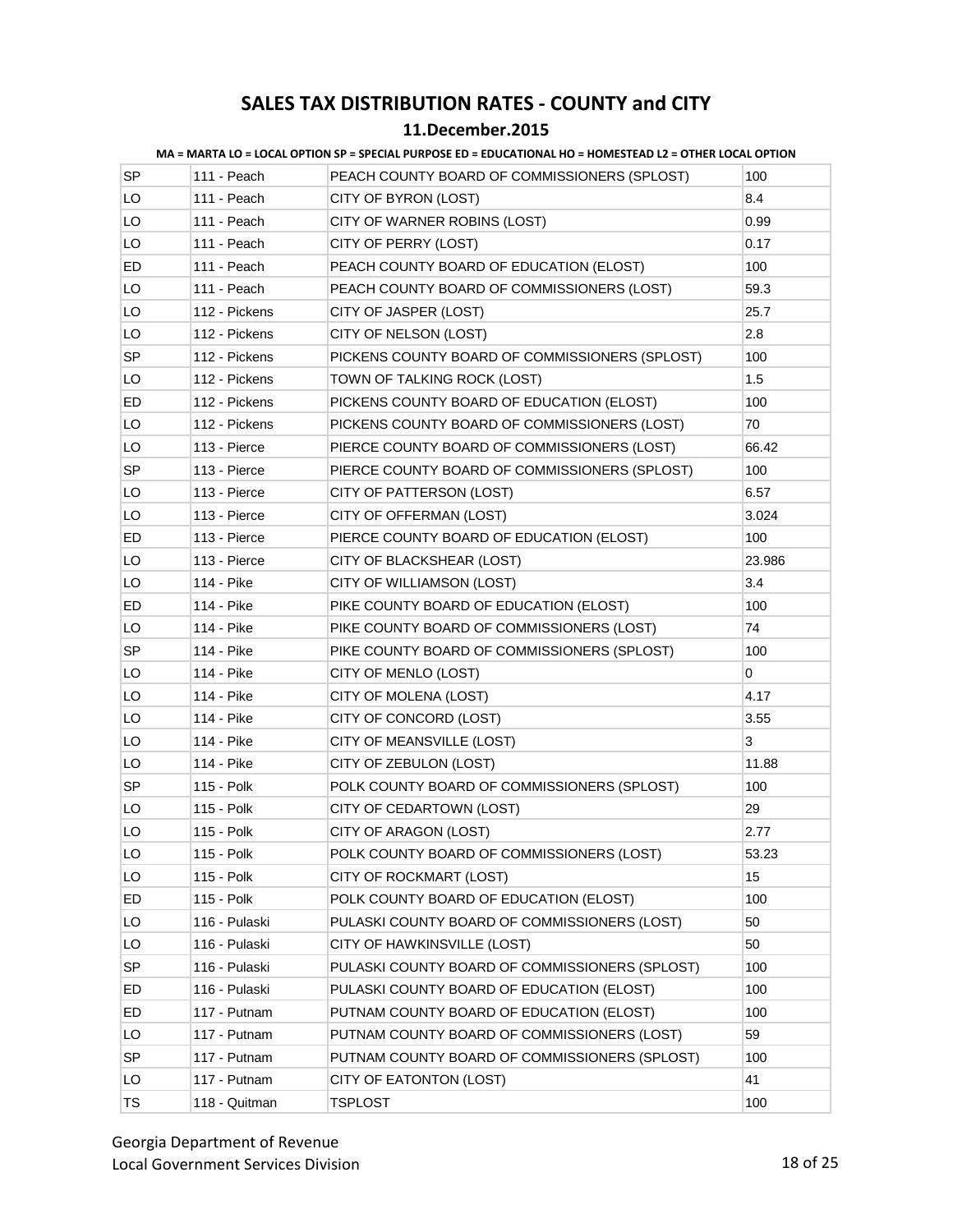#### **11.December.2015**

| <b>SP</b> | 118 - Quitman  | QUITMAN COUNTY BOARD OF COMMISSIONERS (SPLOST)  | 100   |
|-----------|----------------|-------------------------------------------------|-------|
| LO        | 118 - Quitman  | QUITMAN-GEORGETOWN CONSOLIDATED GOVT (LOST)     | 100   |
| ED        | 118 - Quitman  | QUITMAN COUNTY BOARD OF EDUCATION (ELOST)       | 100   |
| LO        | 118 - Quitman  | CITY OF GEORGETOWN (LOST)                       | 0     |
| ED        | 119 - Rabun    | RABUN COUNTY BOARD OF EDUCATION (ELOST)         | 100   |
| <b>SP</b> | 119 - Rabun    | RABUN COUNTY BOARD OF COMMISSIONERS (SPLOST)    | 100   |
| LO        | 119 - Rabun    | RABUN COUNTY BOARD OF EDUCATION (LOST)          | 100   |
| LO        | 120 - Randolph | RANDOLPH COUNTY BOARD OF COMMISSIONERS (LOST)   | 35.79 |
| SP        | 120 - Randolph | RANDOLPH COUNTY BOARD OF COMMISSIONERS (SPLOST) | 100   |
| TS        | 120 - Randolph | <b>TSPLOST</b>                                  | 100   |
| ED        | 120 - Randolph | RANDOLPH COUNTY BOARD OF EDUCATION (ELOST)      | 100   |
| LO        | 120 - Randolph | CITY OF SHELLMAN (LOST)                         | 14.03 |
| LO        | 120 - Randolph | CITY OF CUTHBERT (LOST)                         | 50.18 |
| LO        | 120 - Randolph | CITY OF COLEMAN (LOST)                          | 0     |
| LO        | 121 - Richmond | RICHMOND COUNTY BOARD OF COMMISSIONERS (LOST)   | 83.46 |
| LO        | 121 - Richmond | CITY OF BLYTHE (LOST)                           | 0.37  |
| LO        | 121 - Richmond | CITY OF HEPHZIBAH (LOST)                        | 2.05  |
| ED        | 121 - Richmond | RICHMOND COUNTY BOARD OF EDUCATION (ELOST)      | 100   |
| LO        | 121 - Richmond | CITY OF AUGUSTA (URBAN SERVICES) (LOST)         | 14.12 |
| SP        | 121 - Richmond | RICHMOND COUNTY BOARD OF COMMISSIONERS (SPLOST) | 100   |
| TS        | 121 - Richmond | <b>TSPLOST</b>                                  | 100   |
| <b>SP</b> | 122 - Rockdale | ROCKDALE COUNTY BOARD OF COMMISSIONERS (SPLOST) | 100   |
| HO.       | 122 - Rockdale | ROCKDALE COUNTY BOARD OF COMMISSIONERS (HOST)   | 100   |
| ED        | 122 - Rockdale | ROCKDALE COUNTY BOARD OF EDUCATION (ELOST)      | 100   |
| LO        | 123 - Schley   | SCHLEY COUNTY BOARD OF COMMISSIONERS (LOST)     | 50    |
| <b>SP</b> | 123 - Schley   | SCHLEY COUNTY BOARD OF COMMISSIONERS (SPLOST)   | 100   |
| ED        | 123 - Schley   | SCHLEY COUNTY BOARD OF EDUCATION (ELOST)        | 100   |
| TS        | 123 - Schley   | TSPLOST                                         | 100   |
| LO        | 123 - Schley   | CITY OF ELLAVILLE (LOST)                        | 50    |
| LO        | 124 - Screven  | TOWN OF HILTONIA (LOST)                         | 2.12  |
| LO        | 124 - Screven  | TOWN OF NEWINGTON (LOST)                        | 1.7   |
| LO        | 124 - Screven  | CITY OF SYLVANIA (LOST)                         | 16.18 |
| ED        | 124 - Screven  | SCREVEN COUNTY BOARD OF EDUCATION (ELOST)       | 100   |
| LO        | 124 - Screven  | TOWN OF ROCKY FORD (LOST)                       | 0.9   |
| LO        | 124 - Screven  | CITY OF OLIVER (LOST)                           | 1.49  |
| LO        | 124 - Screven  | SCREVEN COUNTY BOARD OF COMMISSIONERS (LOST)    | 77.61 |
| SP        | 124 - Screven  | SCREVEN COUNTY BOARD OF COMMISSIONERS (SPLOST)  | 100   |
| LO        | 125 - Seminole | CITY OF IRON CITY (LOST)                        | 4     |
| SP        | 125 - Seminole | SEMINOLE COUNTY BOARD OF COMMISSIONERS (SPLOST) | 100   |
| LO        | 125 - Seminole | SEMINOLE COUNTY BOARD OF COMMISSIONERS (LOST)   | 63    |
| ED        | 125 - Seminole | SEMINOLE COUNTY BOARD OF EDUCATION (ELOST)      | 100   |
| LO        | 125 - Seminole | CITY OF DONALSONVILLE (LOST)                    | 33    |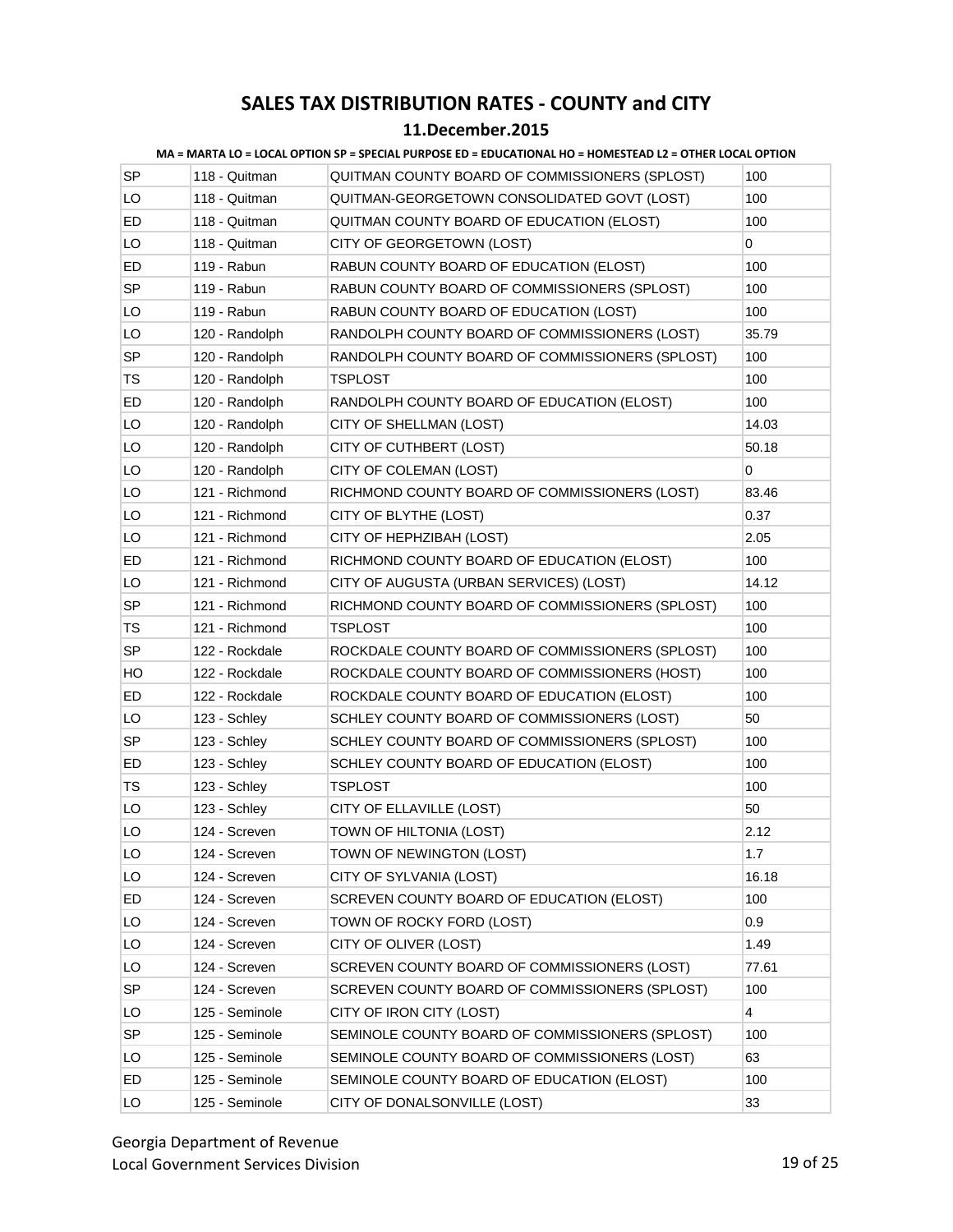#### **11.December.2015**

| <b>SP</b> | 126 - Spalding   | SPALDING COUNTY BOARD OF COMMISSIONERS (SPLOST)   | 100       |
|-----------|------------------|---------------------------------------------------|-----------|
| LO        | 126 - Spalding   | SPALDING COUNTY BOARD OF COMMISSIONERS (LOST)     | 59.5      |
| LO        | 126 - Spalding   | CITY OF GRIFFIN (LOST)                            | 40.5      |
| ED        | 126 - Spalding   | SPALDING COUNTY-GRIFFIN BD OF EDUCATION (ELOST)   | 100       |
| <b>SP</b> | 127 - Stephens   | STEPHENS COUNTY BOARD OF COMMISSIONERS (SPLOST)   | 100       |
| LO        | 127 - Stephens   | TOWN OF MARTIN (LOST)                             | 1.23      |
| LO        | 127 - Stephens   | CITY OF TOCCOA (LOST)                             | 35.26     |
| ED        | 127 - Stephens   | STEPHENS COUNTY BOARD OF EDUCATION (ELOST)        | 100       |
| LO        | 127 - Stephens   | STEPHENS COUNTY BOARD OF COMMISSIONERS (LOST)     | 63.51     |
| LO        | 128 - Stewart    | CITY OF RICHLAND (LOST)                           | 36        |
| <b>TS</b> | 128 - Stewart    | TSPLOST                                           | 100       |
| SP        | 128 - Stewart    | STEWART COUNTY BOARD OF COMMISSIONERS (SPLOST)    | 100       |
| LO        | 128 - Stewart    | CITY OF LUMPKIN (LOST)                            | 29        |
| ED        | 128 - Stewart    | STEWART COUNTY BOARD OF EDUCATION (ELOST)         | 100       |
| LO        | 128 - Stewart    | STEWART COUNTY BOARD OF COMMISSIONERS (LOST)      | 35        |
| LO        | 129 - Sumter     | CITY OF DESOTO (LOST)                             | 0.603     |
| LO        | 129 - Sumter     | CITY OF AMERICUS (LOST)                           | 44.062    |
| LO        | 129 - Sumter     | CITY OF ANDERSONVILLE (LOST)                      | 0.85      |
| LO        | 129 - Sumter     | SUMTER COUNTY BOARD OF COMMISSIONERS (LOST)       | 51.3      |
| <b>SP</b> | 129 - Sumter     | SUMTER COUNTY BOARD OF COMMISSIONERS (SPLOST)     | 100       |
| ED        | 129 - Sumter     | SUMTER COUNTY BOARD OF EDUCATION (ELOST)          | 100       |
| LO        | 129 - Sumter     | CITY OF PLAINS (LOST)                             | 1.793     |
| LO        | 129 - Sumter     | CITY OF LESLIE (LOST)                             | 1.392     |
| TS        | 129 - Sumter     | <b>TSPLOST</b>                                    | 100       |
| LO        | 130 - Talbot     | CITY OF WOODLAND (LOST)                           | 10.4      |
| LO        | 130 - Talbot     | CITY OF MANCHESTER (LOST)                         | 2.158491  |
| LO        | 130 - Talbot     | CITY OF GENEVA (LOST)                             | 3.773585  |
| LO        | 130 - Talbot     | CITY OF JUNCTION CITY (LOST)                      | 4.060377  |
| LO        | 130 - Talbot     | CITY OF TALBOTTON (LOST)                          | 15.773585 |
| ED        | 130 - Talbot     | TALBOT COUNTY BOARD OF EDUCATION (ELOST)          | 100       |
| SP        | 130 - Talbot     | TALBOT COUNTY BOARD OF COMMISSIONERS (SPLOST)     | 100       |
| LO        | 130 - Talbot     | TALBOT COUNTY BOARD OF COMMISSIONERS (LOST)       | 63.833962 |
| TS        | 130 - Talbot     | <b>TSPLOST</b>                                    | 100       |
| LO        | 131 - Taliaferro | TALIAFERRO COUNTY BOARD OF COMMISSIONERS (LOST)   | 76.5      |
| ED        | 131 - Taliaferro | TALIAFERRO COUNTY BOARD OF EDUCATION (ELOST)      | 100       |
| <b>TS</b> | 131 - Taliaferro | TSPLOST                                           | 100       |
| SP        | 131 - Taliaferro | TALIAFERRO COUNTY BOARD OF COMMISSIONERS (SPLOST) | 100       |
| LO        | 131 - Taliaferro | CITY OF CRAWFORDVILLE (LOST)                      | 23.5      |
| LO        | 132 - Tattnall   | CITY OF REIDSVILLE (LOST)                         | 9.54      |
| TS        | 132 - Tattnall   | <b>TSPLOST</b>                                    | 100       |
| LO        | 132 - Tattnall   | TATTNALL COUNTY BOARD OF COMMISSIONERS (LOST)     | 68        |
| <b>SP</b> | 132 - Tattnall   | TATTNALL COUNTY BOARD OF COMMISSIONERS (SPLOST)   | 100       |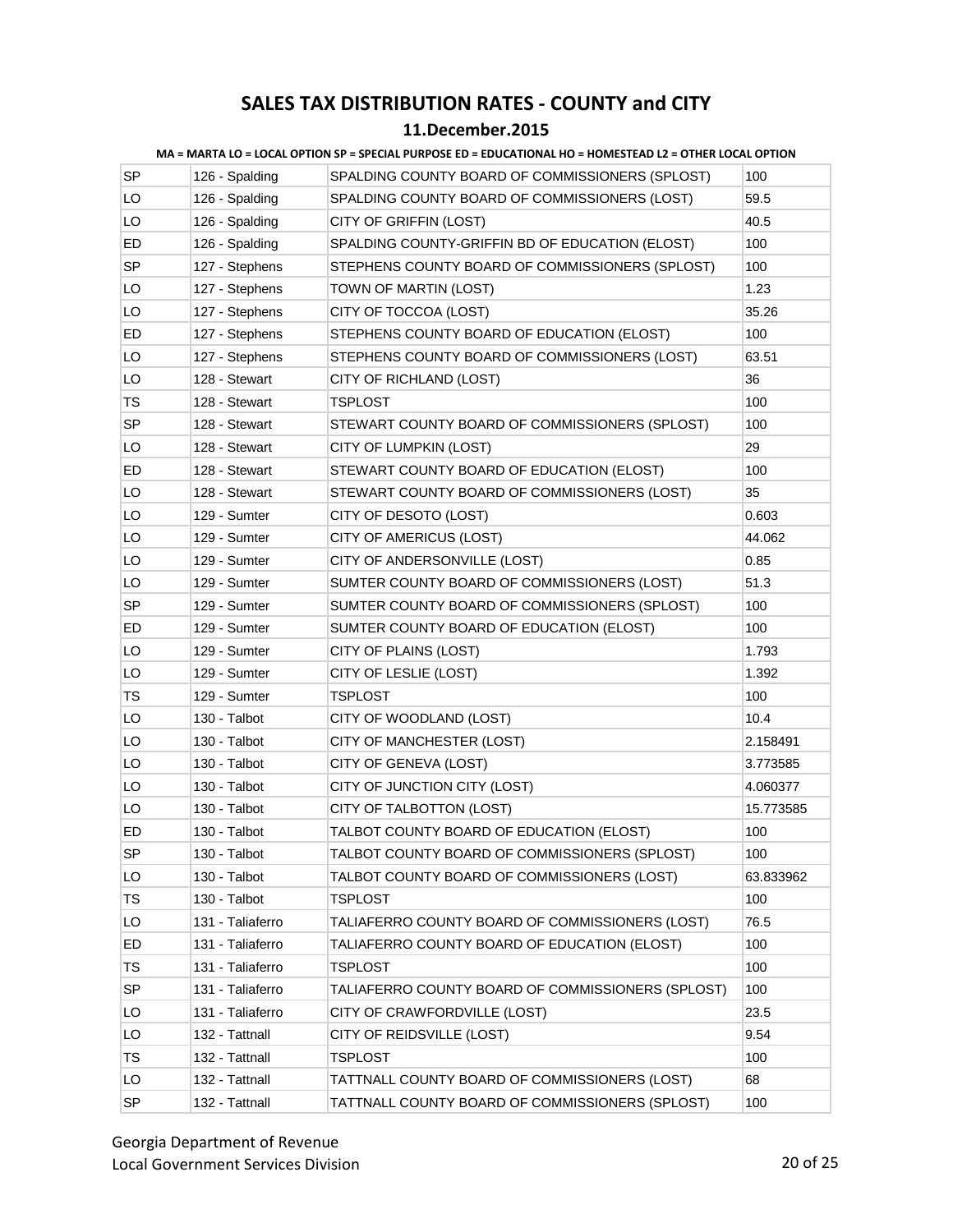#### **11.December.2015**

| ED. | 132 - Tattnall | TATTNALL COUNTY BOARD OF EDUCATION (ELOST)     | 100     |
|-----|----------------|------------------------------------------------|---------|
| LO. | 132 - Tattnall | CITY OF COBBTOWN (LOST)                        | 1.29    |
| LO  | 132 - Tattnall | CITY OF GLENNVILLE (LOST)                      | 19.02   |
| LO  | 132 - Tattnall | CITY OF COLLINS (LOST)                         | 2.15    |
| LO  | 133 - Taylor   | TAYLOR COUNTY BOARD OF COMMISSIONERS (LOST)    | 57.64   |
| SP  | 133 - Taylor   | TAYLOR COUNTY BOARD OF COMMISSIONERS (SPLOST)  | 100     |
| LO  | 133 - Taylor   | CITY OF BUTLER (LOST)                          | 25.26   |
| LO  | 133 - Taylor   | CITY OF REYNOLDS (LOST)                        | 17.1    |
| ED  | 133 - Taylor   | TAYLOR COUNTY BOARD OF EDUCATION (ELOST)       | 100     |
| TS  | 133 - Taylor   | <b>TSPLOST</b>                                 | 100     |
| ED  | 134 - Telfair  | TELFAIR COUNTY BOARD OF EDUCATION (ELOST)      | 100     |
| SP  | 134 - Telfair  | TELFAIR COUNTY BOARD OF COMMISSIONERS (SPLOST) | 100     |
| LO  | 134 - Telfair  | CITY OF SCOTLAND (LOST)                        | 1.91    |
| LO. | 134 - Telfair  | TELFAIR COUNTY BOARD OF COMMISSIONERS (LOST)   | 37.5    |
| LO  | 134 - Telfair  | CITY OF JACKSONVILLE (LOST)                    | 0.81    |
| LO  | 134 - Telfair  | CITY OF MCRAE (LOST)                           | 33.36   |
| LO  | 134 - Telfair  | CITY OF MILAN (LOST)                           | 1.95    |
| LO  | 134 - Telfair  | CITY OF HELENA (LOST)                          | 16.75   |
| LO  | 134 - Telfair  | CITY OF LUMBER CITY (LOST)                     | 7.72    |
| TS  | 134 - Telfair  | <b>TSPLOST</b>                                 | 100     |
| LO  | 135 - Terrell  | CITY OF BRONWOOD (LOST)                        | 3.1     |
| SP  | 135 - Terrell  | TERRELL COUNTY BOARD OF COMMISSIONERS (SPLOST) | 100     |
| LO  | 135 - Terrell  | TERRELL COUNTY BOARD OF COMMISSIONERS (LOST)   | 60.1    |
| LO  | 135 - Terrell  | CITY OF SASSER (LOST)                          | 2.1     |
| LO  | 135 - Terrell  | CITY OF DAWSON (LOST)                          | 33.33   |
| LO  | 135 - Terrell  | CITY OF PARROTT (LOST)                         | 1.37    |
| ED  | 135 - Terrell  | TERRELL COUNTY BOARD OF EDUCATION (ELOST)      | 100     |
| LO  | 136 - Thomas   | CITY OF MEIGS (LOST)                           | 1.1479  |
| LO. | 136 - Thomas   | CITY OF COOLIDGE (LOST)                        | 0.6549  |
| LO  | 136 - Thomas   | TOWN OF OCHLOCKNEE (LOST)                      | 0.6319  |
| LO  | 136 - Thomas   | THOMAS COUNTY BOARD OF COMMISSIONERS (LOST)    | 53.8054 |
| LO  | 136 - Thomas   | CITY OF PAVO (LOST)                            | 0.5457  |
| LO  | 136 - Thomas   | CITY OF BOSTON (LOST)                          | 1.5     |
| ED  | 136 - Thomas   | THOMAS COUNTY BOARD OF EDUCATION (ELOST)       | 63.11   |
| SP  | 136 - Thomas   | THOMAS COUNTY BOARD OF COMMISSIONERS (SPLOST)  | 100     |
| LO  | 136 - Thomas   | CITY OF THOMASVILLE (LOST)                     | 41.3782 |
| LO  | 136 - Thomas   | CITY OF BARWICK (LOST)                         | 0.336   |
| ED  | 136 - Thomas   | CITY OF THOMASVILLE BOARD OF EDUCATION (ELOST) | 36.89   |
| LO  | 137 - Tift     | CITY OF TY TY (LOST)                           | 1.64    |
| ED  | 137 - Tift     | TIFT COUNTY BOARD OF EDUCATION (ELOST)         | 100     |
| LO  | 137 - Tift     | TIFT COUNTY BOARD OF COMMISSIONERS (LOST)      | 61.98   |
| LO  | 137 - Tift     | CITY OF OMEGA (LOST)                           | 3.05    |
|     |                |                                                |         |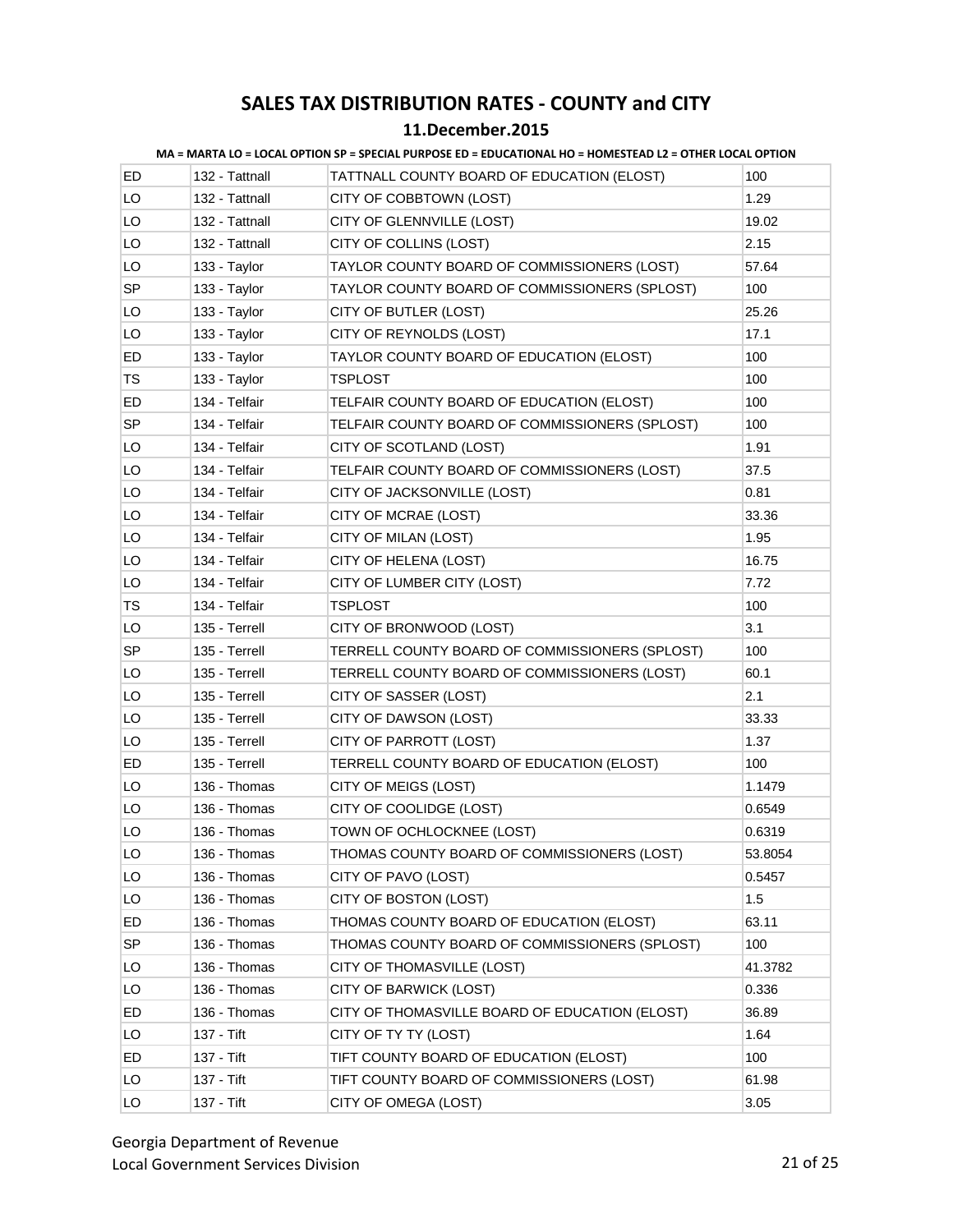|  | MA = MARTA LO = LOCAL OPTION SP = SPECIAL PURPOSE ED = EDUCATIONAL HO = HOMESTEAD L2 = OTHER LOCAL OPTION |
|--|-----------------------------------------------------------------------------------------------------------|

| <b>SP</b> | 137 - Tift     | TIFT COUNTY BOARD OF COMMISSIONERS (SPLOST)     | 100                     |
|-----------|----------------|-------------------------------------------------|-------------------------|
| LO        | 137 - Tift     | CITY OF TIFTON (LOST)                           | 33.33                   |
| ED        | 138 - Toombs   | CITY OF VIDALIA BOARD OF EDUCATION (ELOST)      | 48                      |
| LO        | 138 - Toombs   | CITY OF VIDALIA (LOST)                          | 42.17                   |
| ED        | 138 - Toombs   | TOOMBS COUNTY BOARD OF EDUCATION (ELOST)        | 52                      |
| LO        | 138 - Toombs   | CITY OF SANTA CLAUS (LOST)                      | 1                       |
| LO        | 138 - Toombs   | TOOMBS COUNTY BOARD OF COMMISSIONERS (LOST)     | 42.17                   |
| <b>TS</b> | 138 - Toombs   | TSPLOST                                         | 100                     |
| LO        | 138 - Toombs   | CITY OF LYONS (LOST)                            | 14.66                   |
| SP        | 138 - Toombs   | TOOMBS COUNTY BOARD OF COMMISSIONERS (SPLOST)   | 100                     |
| LO        | 139 - Towns    | TOWNS COUNTY BOARD OF COMMISSIONERS (LOST)      | 80                      |
| L2        | 139 - Towns    | TOWNS COUNTY BOARD OF EDUCATION (2ND LOST)      | 100                     |
| LO        | 139 - Towns    | CITY OF HIAWASSEE (LOST)                        | 10.5                    |
| <b>SP</b> | 139 - Towns    | TOWNS COUNTY BOARD OF COMMISSIONERS (SPLOST)    | 100                     |
| ED        | 139 - Towns    | TOWNS COUNTY BOARD OF EDUCATION (ELOST)         | 100                     |
| LO        | 139 - Towns    | CITY OF YOUNG HARRIS (LOST)                     | 9.5                     |
| TS        | 140 - Treutlen | TSPLOST                                         | 100                     |
| LO        | 140 - Treutlen | CITY OF SOPERTON (LOST)                         | 45                      |
| LO        | 140 - Treutlen | TREUTLEN COUNTY BOARD OF COMMISSIONERS (LOST)   | 55                      |
| <b>SP</b> | 140 - Treutlen | TREUTLEN COUNTY BOARD OF COMMISSIONERS (SPLOST) | 100                     |
| ED        | 140 - Treutlen | TREUTLEN COUNTY BOARD OF EDUCATION (ELOST)      | 100                     |
| LO        | 141 - Troup    | CITY OF HOGANSVILLE (LOST)                      | 5                       |
| LO        | 141 - Troup    | CITY OF WEST POINT (LOST)                       | 5                       |
| LO        | 141 - Troup    | TROUP COUNTY BOARD OF COMMISSIONERS (LOST)      | 45                      |
| SP        | 141 - Troup    | TROUP COUNTY BOARD OF COMMISSIONERS (SPLOST)    | 100                     |
| ED        | 141 - Troup    | TROUP COUNTY BOARD OF EDUCATION (ELOST)         | 100                     |
| LO        | 141 - Troup    | CITY OF LAGRANGE (LOST)                         | 45                      |
| SP        | 142 - Turner   | TURNER COUNTY BOARD OF COMMISSIONERS (SPLOST)   | 100                     |
| LO        | 142 - Turner   | TURNER COUNTY BOARD OF COMMISSIONERS (LOST)     | 60                      |
| LO        | 142 - Turner   | CITY OF SYCAMORE (LOST)                         | 8                       |
| LO        | 142 - Turner   | CITY OF ASHBURN (LOST)                          | 28                      |
| ED        | 142 - Turner   | TURNER COUNTY BOARD OF EDUCATION (ELOST)        | 100                     |
| LO        | 142 - Turner   | CITY OF REBECCA (LOST)                          | $\overline{\mathbf{4}}$ |
| <b>SP</b> | 143 - Twiggs   | TWIGGS COUNTY BOARD OF COMMISSIONERS (SPLOST)   | 100                     |
| LO        | 143 - Twiggs   | CITY OF JEFFERSONVILLE (LOST)                   | 20                      |
| LO        | 143 - Twiggs   | TWIGGS COUNTY BOARD OF COMMISSIONERS (LOST)     | 76                      |
| ED        | 143 - Twiggs   | TWIGGS COUNTY BOARD OF EDUCATION (ELOST)        | 100                     |
| LO        | 143 - Twiggs   | CITY OF DANVILLE (LOST)                         | 4                       |
| LO        | 144 - Union    | CITY OF BLAIRSVILLE (LOST)                      | 20                      |
| <b>SP</b> | 144 - Union    | UNION COUNTY BOARD OF COMMISSIONERS (SPLOST)    | 100                     |
| ED        | 144 - Union    | UNION COUNTY BOARD OF EDUCATION (ELOST)         | 100                     |
| LO        | 144 - Union    | UNION COUNTY BOARD OF COMMISSIONERS (LOST)      | 80                      |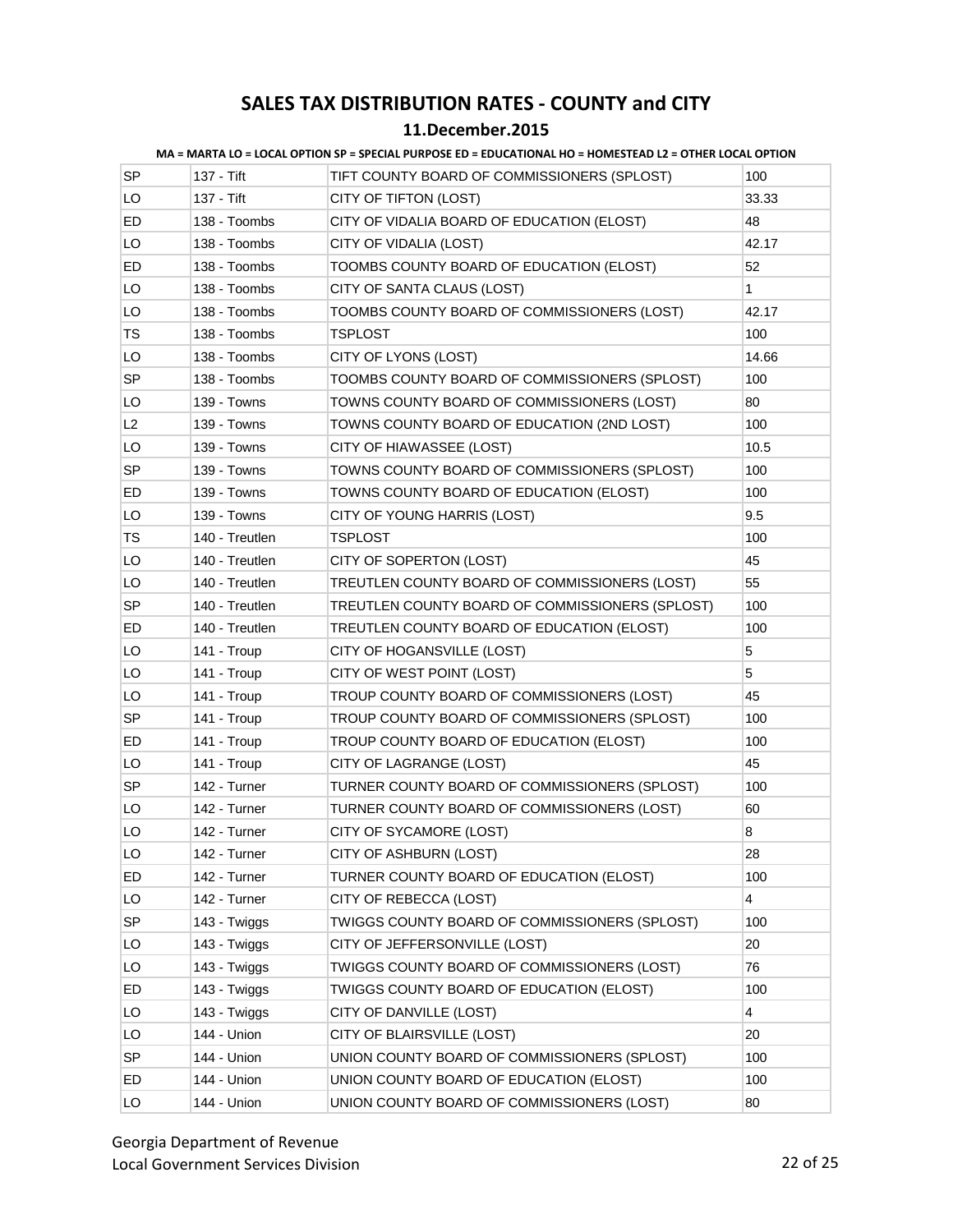| MA = MARTA LO = LOCAL OPTION SP = SPECIAL PURPOSE ED = EDUCATIONAL HO = HOMESTEAD L2 = OTHER LOCAL OPTION |  |
|-----------------------------------------------------------------------------------------------------------|--|
|                                                                                                           |  |

| LO        | 145 - Upson      | UPSON COUNTY BOARD OF COMMISSIONERS (LOST)       | 55             |
|-----------|------------------|--------------------------------------------------|----------------|
| SP        | 145 - Upson      | UPSON COUNTY BOARD OF COMMISSIONERS (SPLOST)     | 100            |
| ED        | 145 - Upson      | UPSON COUNTY BOARD OF EDUCATION (ELOST)          | 100            |
| LO        | 145 - Upson      | CITY OF THOMASTON (LOST)                         | 43             |
| LO        | 145 - Upson      | CITY OF YATESVILLE (LOST)                        | $\overline{2}$ |
| LO        | 146 - Walker     | CITY OF FORT OGLETHORPE (LOST)                   | 0.42           |
| LO        | 146 - Walker     | WALKER COUNTY BOARD OF COMMISSIONERS (LOST)      | 72.5           |
| LO        | 146 - Walker     | CITY OF LOOKOUT MOUNTAIN (LOST)                  | 3.44           |
| SP        | 146 - Walker     | WALKER COUNTY BOARD OF COMMISSIONERS (SPLOST)    | 100            |
| LO        | 146 - Walker     | CITY OF ROSSVILLE (LOST)                         | 7.2            |
| LO        | 146 - Walker     | CITY OF CHICKAMAUGA (LOST)                       | 5.06           |
| ED        | 146 - Walker     | CITY OF CHICKAMAUGA BOARD OF EDUCATION (ELOST)   | 13.3           |
| LO        | 146 - Walker     | CITY OF LAFAYETTE (LOST)                         | 11.38          |
| ED        | 146 - Walker     | WALKER COUNTY BOARD OF EDUCATION (ELOST)         | 86.7           |
| LO        | 147 - Walton     | WALTON COUNTY BOARD OF COMMISSIONERS (LOST)      | 65             |
| LO        | 147 - Walton     | CITY OF WALNUT GROVE (LOST)                      | 1.65           |
| ED        | 147 - Walton     | CITY OF SOCIAL CIRCLE BOARD OF EDUCATION (ELOST) | 11.126         |
| ED        | 147 - Walton     | WALTON COUNTY BOARD OF EDUCATION (ELOST)         | 88.874         |
| LO        | 147 - Walton     | CITY OF LOGANVILLE (LOST)                        | 10.46          |
| LO        | 147 - Walton     | CITY OF MONROE (LOST)                            | 17.3           |
| LO        | 147 - Walton     | CITY OF SOCIAL CIRCLE (LOST)                     | 5.59           |
| SP        | 147 - Walton     | WALTON COUNTY BOARD OF COMMISSIONERS (SPLOST)    | 100            |
| LO        | 148 - Ware       | WARE COUNTY BOARD OF COMMISSIONERS (LOST)        | 55.5           |
| <b>SP</b> | 148 - Ware       | WARE COUNTY BOARD OF COMMISSIONERS (SPLOST)      | 100            |
| ED.       | 148 - Ware       | WARE COUNTY BOARD OF EDUCATION (ELOST)           | 100            |
| LO        | 148 - Ware       | CITY OF WAYCROSS (LOST)                          | 44.5           |
| LO        | 149 - Warren     | CITY OF CAMAK (LOST)                             | 2.37           |
| LO        | 149 - Warren     | CITY OF NORWOOD (LOST)                           | 4.1            |
| LO        | 149 - Warren     | CITY OF WARRENTON (LOST)                         | 33.2           |
| LO        | 149 - Warren     | WARREN COUNTY BOARD OF COMMISSIONERS (LOST)      | 60.33          |
| <b>TS</b> | 149 - Warren     | TSPLOST                                          | 100            |
| ED        | 149 - Warren     | WARREN COUNTY BOARD OF EDUCATION (ELOST)         | 100            |
| SP        | 149 - Warren     | WARREN COUNTY BOARD OF COMMISSIONERS (SPLOST)    | 100            |
| LO        | 150 - Washington | CITY OF SANDERSVILLE (LOST)                      | 32.96          |
| LO        | 150 - Washington | CITY OF RIDDLEVILLE (LOST)                       | 0.36           |
| LO        | 150 - Washington | CITY OF TENNILLE (LOST)                          | 7.74           |
| LO        | 150 - Washington | CITY OF OCONEE (LOST)                            | 1.14           |
| TS        | 150 - Washington | <b>TSPLOST</b>                                   | 100            |
| LO        | 150 - Washington | CITY OF DAVISBORO (LOST)                         | 2.45           |
| LO        | 150 - Washington | CITY OF HARRISON (LOST)                          | 1.83           |
| LO        | 150 - Washington | CITY OF DEEPSTEP (LOST)                          | 0.83           |
| LO        | 150 - Washington | WASHINGTON COUNTY BOARD OF COMMISSIONERS (LOST)  | 52.69          |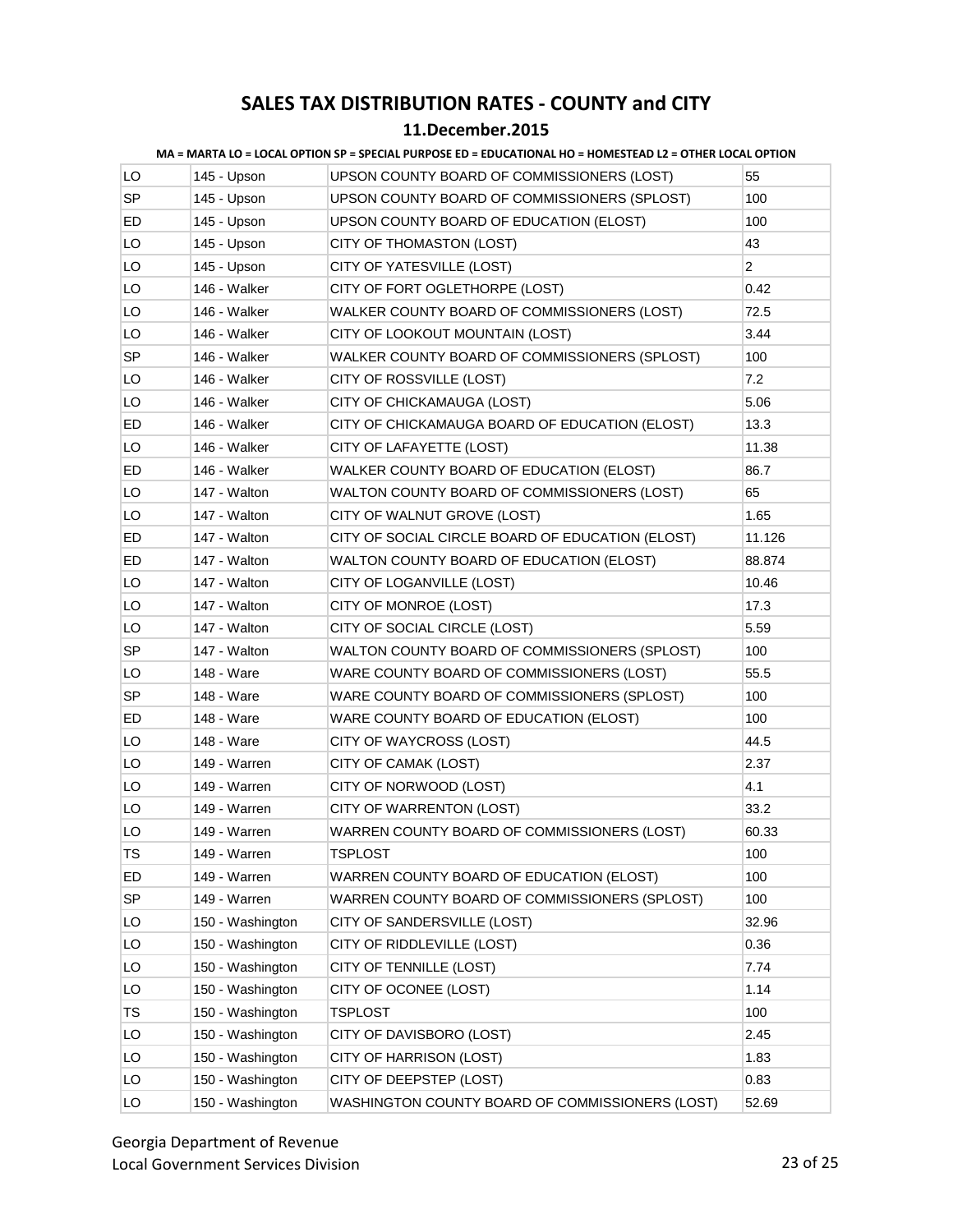#### **11.December.2015**

| SP        | 150 - Washington | WASHINGTON COUNTY BOARD OF COMMISSIONERS (SPLOST) | 100    |
|-----------|------------------|---------------------------------------------------|--------|
| ED        | 150 - Washington | WASHINGTON COUNTY BOARD OF EDUCATION (ELOST)      | 100    |
| SP        | 151 - Wayne      | WAYNE COUNTY BOARD OF COMMISSIONERS (SPLOST)      | 100    |
| LO        | 151 - Wayne      | CITY OF JESUP (LOST)                              | 41.9   |
| LO        | 151 - Wayne      | CITY OF ODUM (LOST)                               | 1.5    |
| LO        | 151 - Wayne      | WAYNE COUNTY BOARD OF COMMISSIONERS (LOST)        | 53.1   |
| TS        | 151 - Wayne      | TSPLOST                                           | 100    |
| ED        | 151 - Wayne      | WAYNE COUNTY BOARD OF EDUCATION (ELOST)           | 100    |
| LO        | 151 - Wayne      | CITY OF SCREVEN (LOST)                            | 3.5    |
| ED        | 152 - Webster    | WEBSTER COUNTY BOARD OF EDUCATION (ELOST)         | 100    |
| SP        | 152 - Webster    | WEBSTER COUNTY BOARD OF COMMISSIONERS (SPLOST)    | 100    |
| LO        | 152 - Webster    | WEBSTER COUNTY BOARD OF COMMISSIONERS (LOST)      | 100    |
| LO        | 152 - Webster    | TOWN OF PRESTON (LOST)                            | 0      |
| TS        | 152 - Webster    | <b>TSPLOST</b>                                    | 100    |
| <b>SP</b> | 153 - Wheeler    | WHEELER COUNTY BOARD OF COMMISSIONERS (SPLOST)    | 100    |
| LO        | 153 - Wheeler    | CITY OF ALAMO (LOST)                              | 21     |
| ED        | 153 - Wheeler    | WHEELER COUNTY BOARD OF EDUCATION (ELOST)         | 100    |
| TS        | 153 - Wheeler    | TSPLOST                                           | 100    |
| LO        | 153 - Wheeler    | WHEELER COUNTY BOARD OF COMMISSIONERS (LOST)      | 58     |
| LO        | 153 - Wheeler    | CITY OF GLENWOOD (LOST)                           | 21     |
| LO        | 154 - White      | WHITE COUNTY BOARD OF COMMISSIONERS (LOST)        | 60     |
| <b>SP</b> | 154 - White      | WHITE COUNTY BOARD OF COMMISSIONERS (SPLOST)      | 100    |
| LO        | 154 - White      | CITY OF CLEVELAND (LOST)                          | 20     |
| LO        | 154 - White      | CITY OF HELEN (LOST)                              | 20     |
| ED        | 154 - White      | WHITE COUNTY BOARD OF EDUCATION (ELOST)           | 100    |
| LO        | 155 - Whitfield  | CITY OF DALTON (LOST)                             | 33     |
| LO        | 155 - Whitfield  | CITY OF TUNNEL HILL (LOST)                        | 0.852  |
| LO        | 155 - Whitfield  | CITY OF VARNELL (LOST)                            | 1.736  |
| ED.       | 155 - Whitfield  | WHITFIELD COUNTY BOARD OF EDUCATION (ELOST)       | 67.84  |
| LO        | 155 - Whitfield  | CITY OF COHUTTA (LOST)                            | 0.66   |
| ED        | 155 - Whitfield  | CITY OF DALTON BOARD OF EDUCATION (ELOST)         | 32.16  |
| SP        | 155 - Whitfield  | WHITFIELD COUNTY BOARD OF COMMISSIONERS (SPLOST)  | 100    |
| LO        | 155 - Whitfield  | WHITFIELD COUNTY BOARD OF COMMISSIONERS (LOST)    | 63.752 |
| LO        | 156 - Wilcox     | TOWN OF PITTS (LOST)                              | 5.25   |
| LO        | 156 - Wilcox     | CITY OF ABBEVILLE (LOST)                          | 25.52  |
| LO        | 156 - Wilcox     | CITY OF ROCHELLE (LOST)                           | 11.92  |
| TS        | 156 - Wilcox     | <b>TSPLOST</b>                                    | 100    |
| ED        | 156 - Wilcox     | WILCOX COUNTY BOARD OF EDUCATION (ELOST)          | 100    |
| LO        | 156 - Wilcox     | CITY OF PINEVIEW (LOST)                           | 7.31   |
| SP        | 156 - Wilcox     | WILCOX COUNTY BOARD OF COMMISSIONERS (SPLOST)     | 100    |
| LO        | 156 - Wilcox     | WILCOX COUNTY BOARD OF COMMISSIONERS (LOST)       | 50     |
| LO        | 157 - Wilkes     | TOWN OF RAYLE (LOST)                              | 0.7    |